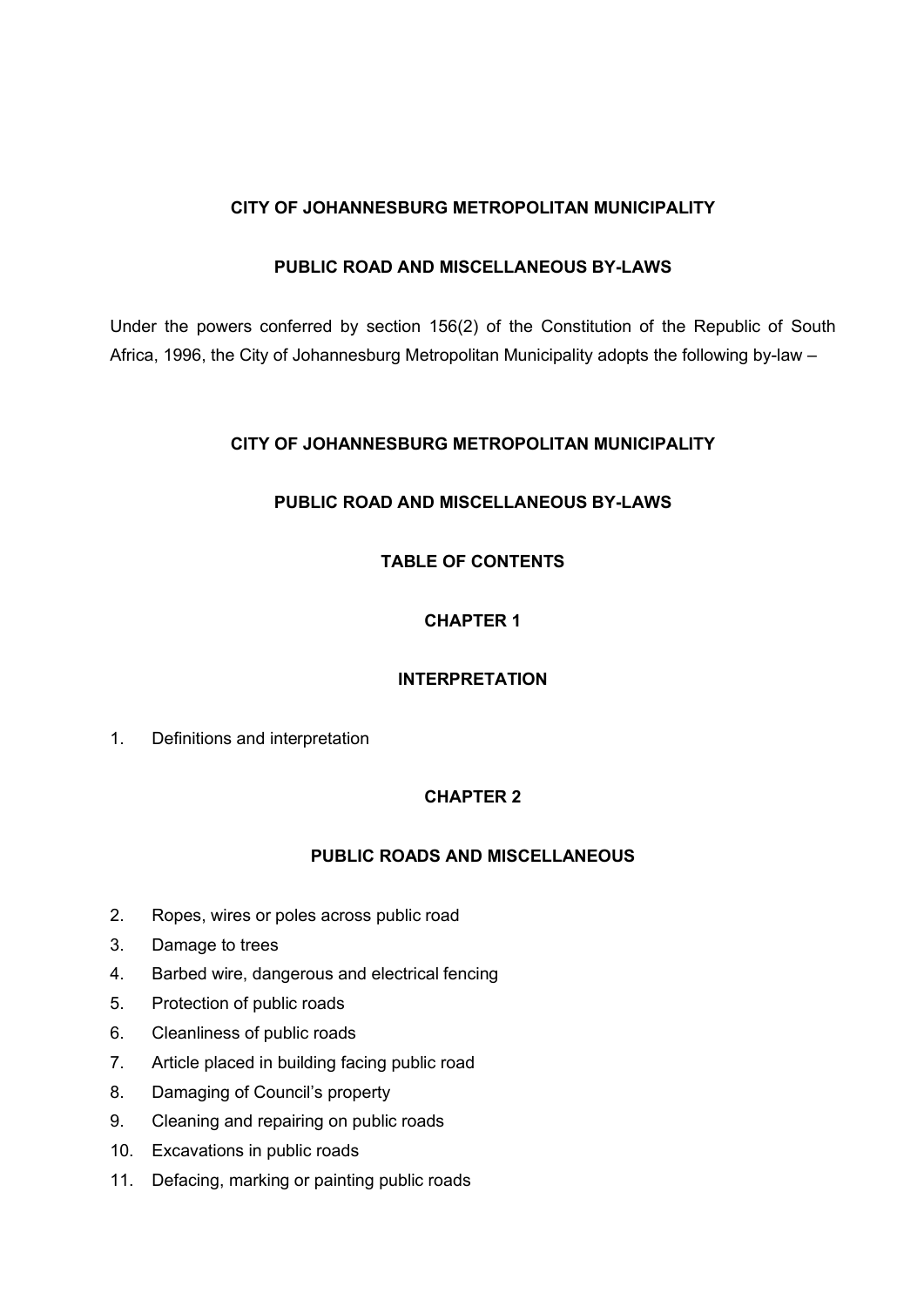- 12. Races and sports events
- 13. Loitering on public roads
- 14. Loitering and touting at places of public entertainment
- 15. Public decency
- 16. Trolleys
- 17. Public road collections
- 18. Control of stormwater and watercourses on public road
- 19. Obstruction on public roads
- 20. Planting on sidewalks
- 21. Permission to hoard in footway

# CHAPTER 3

## TRAFFIC MATTERS

- 22. Control of traffic
- 23. Clinging to moving vehicles
- 24. Removal of obstructions
- 25. Games, throwing stones, on public roads
- 26. Shoeing, cleaning, of animals on public roads
- 27. Animals on public roads
- 28. Parking meters
- 29. Medical practitioner exempt

## CHAPTER 4

# GENERAL PROVISIONS

- 30. Offences and penalties
- 31. Repeal of by-laws
- 32. Short title

## SCHEDULE 1

## REPEALED BY-LAWS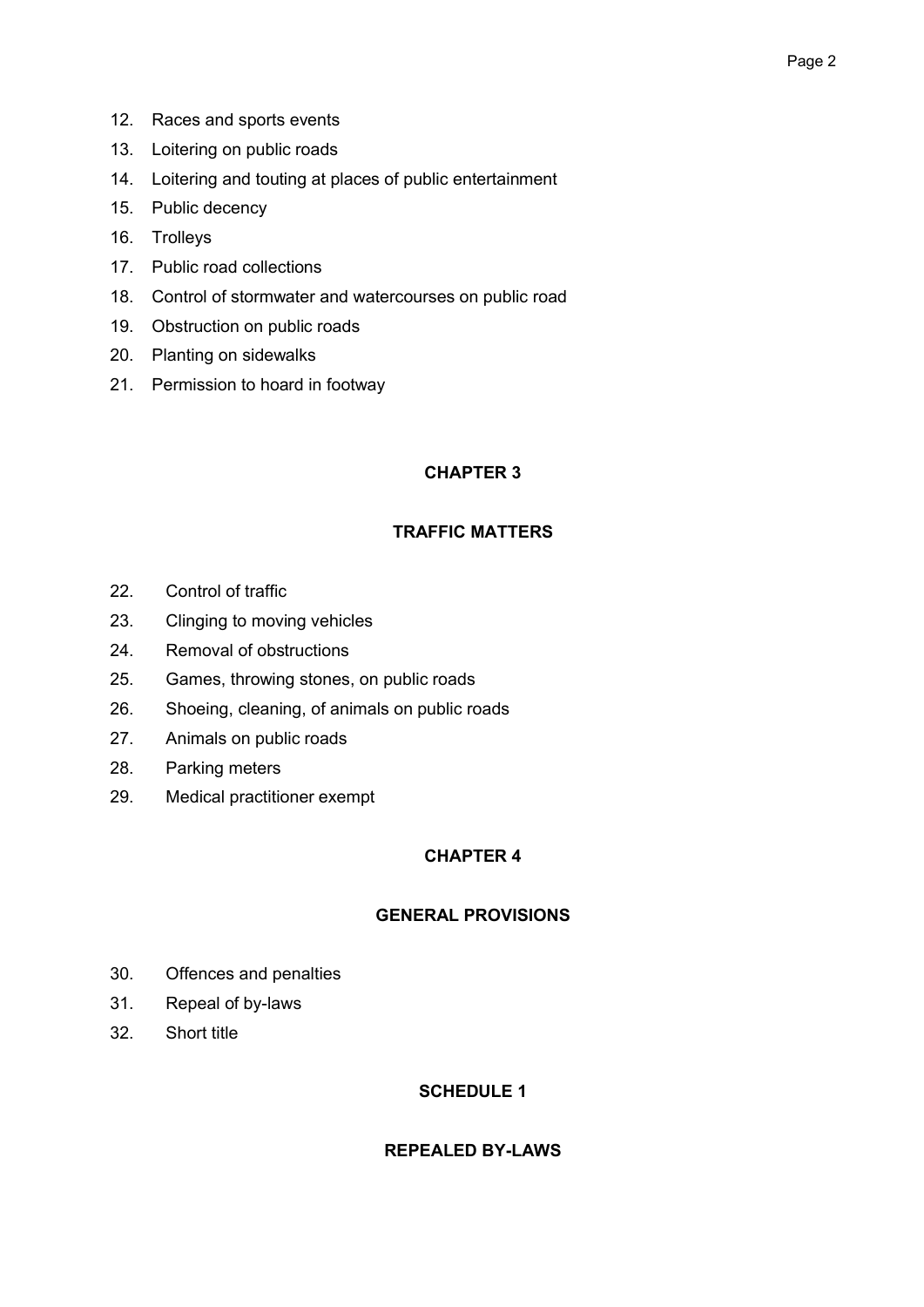# SCHEDULE 2

# CODE OF PRACTICE FOR WORK IN THE ROAD RESERVE

# CHAPTER 1

## INTRODUCTORY PROVISIONS

## Definitions and interpretation

1. In these By-laws, any word or expression that has been defined in the National Road Traffic Act, 1996 (Act No. 93 of 1996) has that meaning and, unless the context otherwise indicates –

"authorised official" means –

- (a) a member of the Johannesburg Metropolitan Police established in terms of section 64A of the South African Police Service Act, 1995 (Act No. 68 of 1995); or
- (b) any person or official authorised as such, in writing, by the Council;

"backfill" means to replace the structural layers, including the base, sub-base, sudgrade and subgrade but excluding the surfacing, in a trench dug in, or other excavation of, a road reserve, and "backfilling" is construed accordingly;

"these By-Laws" includes the schedules;

"City" means the City of Johannesburg Metropolitan Municipality or any mechanism, as contemplated in section 76 of the Municipal Systems Act, which is engaged in the provision of a municipal service;

"class licence" has the meaning given in the Electronic Communications Act;

"Code of Practice" means the Code of Practice for Work in the Road Reserve contained in schedule 2;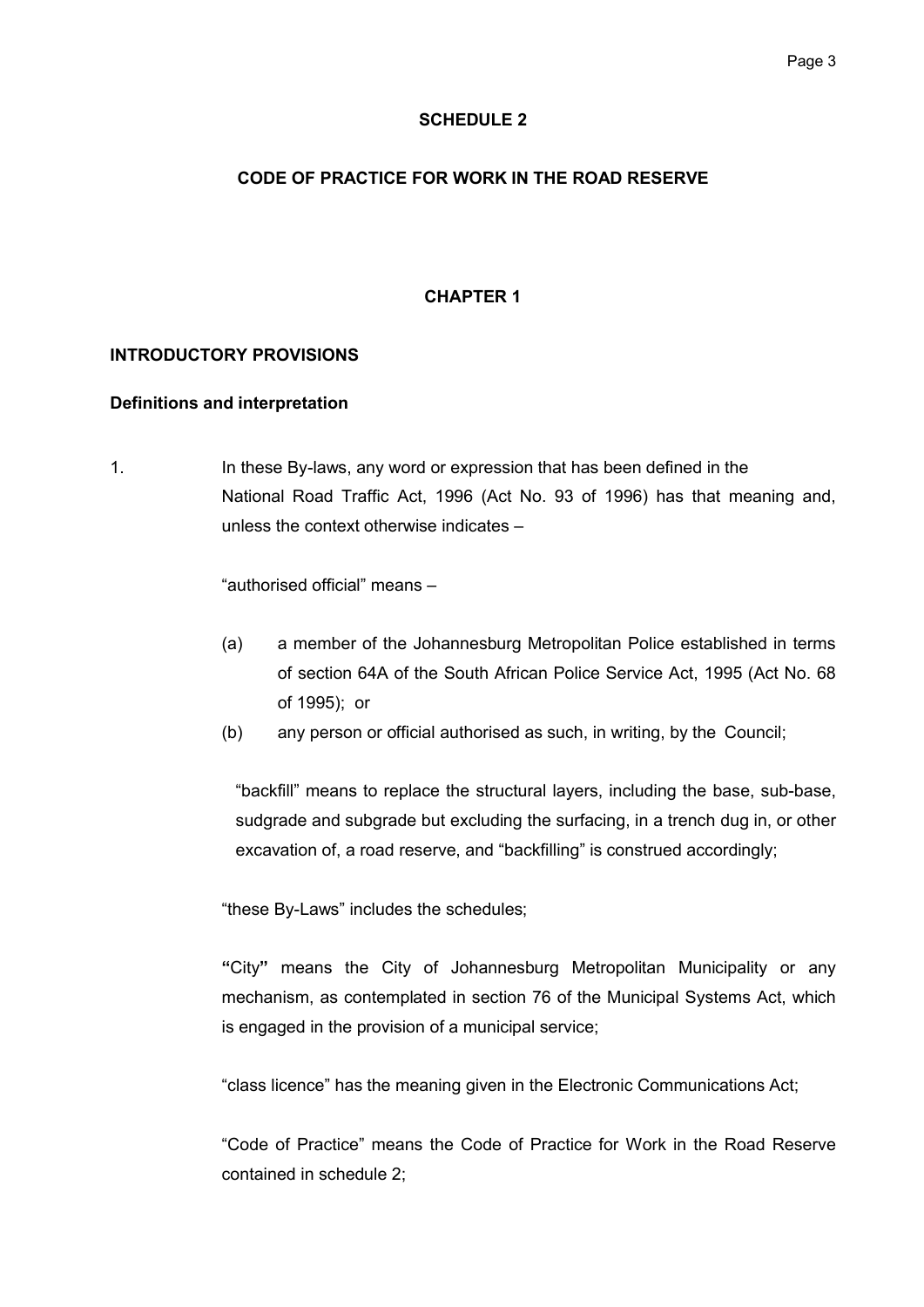"Council" means –

- (a) the council of the City, as provided for in section 157 of the Constitution of the Republic of South Africa, 1996, in exercising the executive authority of the City, as provided for in section 11(1) of the Municipal Systems Act; or
- (b) where applicable, any person or body to whom a power of the council as provided for in paragraph (a) has been delegated in terms of section 59 of the Municipal Systems Act or any mechanism, as contemplated in section 76 of the Municipal Systems Act, which is engaged in the provision of a municipal service;

"demarcated space" means a space so laid out and marked on the roadway as a place within which a vehicle is to be parked;

"Electronic Communications Act" means the Electronic Communications Act, 2005 (Act No. 36 of 2005);

"electronic communications network service" has the meaning given in the Electronic Communications Act;

"emergency works" means any works in the road reserve, which are necessary to prevent, end or avert a dangerous situation or unplanned interruption in the provision of services by a service provider;

"individual licence" has the meaning given in the Electronic Communications Act;

"JRA" means the Johannesburg Roads Agency (Pty) Ltd, a municipal entity as defined in the Municipal Systems Act, in which the City is the sole shareholder, or such other mechanism, as provided for in section 76 of the Municipal Systems Act, through which the road network of the City is from time to time provided and maintained;

"licensee" means the holder of an individual licence or a class licence in terms of the Electronic Communications Act to provide electronic communications network services;

"municipal area" means the area falling within the boundaries of the City as provided for in Notice No. 6766 published in *Provincial Gazette* No. 141 dated 1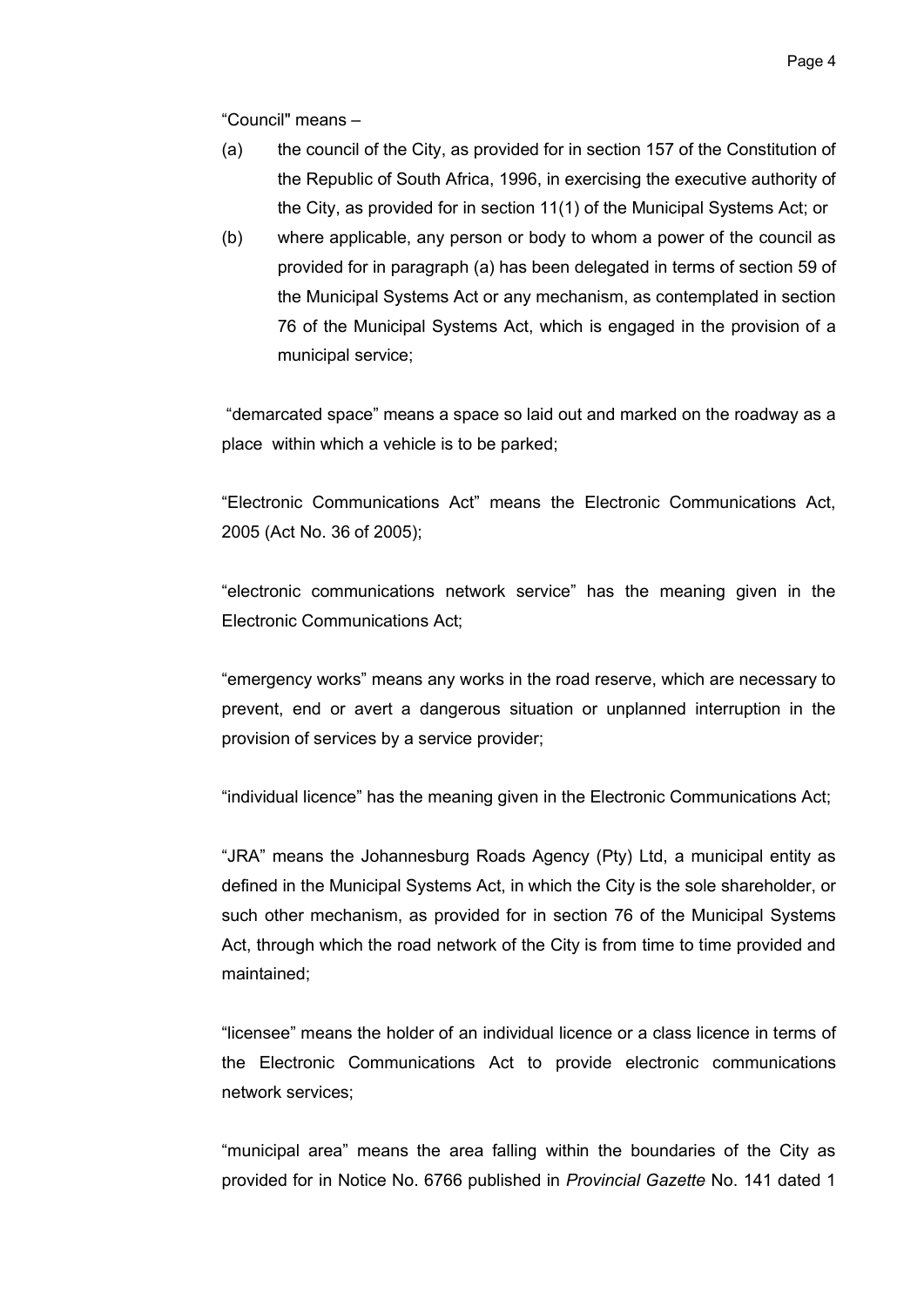October 2000 or any subsequent notice published in terms of section 16 of the Local Government: Municipal Structures Act, 1998 (Act No. 117 of 1998)

"municipal store" means the municipal store of the Council;

"Municipal Systems Act" means the Local Government: Municipal Systems Act, 2000 (Act No. 32 of 2000);

"official website" means the website of the City as provided for in section 21B of the Municipal Systems Act;

"parking meter" means a device for registering and visibly recording of a parking period in accordance with the insertion of a coin or other prescribed object therein and includes a post or fixture to which it is attached;

"parking period" means that period of parking in a demarcated space which is permitted by the insertion into the parking meter allocated to such space of a coin or other object as prescribed;

"prescribed" means determined by resolution of the Council from time to time;

"prescribed fee" means a fee determined by the Council by resolution in terms of section 10G(7)(a)(ii) of the Local Government Transition Act, 1993 (Act No. 209 of 1993), or any other applicable legislation;

"public road" means a road including a street, footpath, pavement, sidewalk, square, road island, subway, bridge, public passageway or other thoroughfare, which the public has the right to use, in the municipal area, for which the Council is responsible, and does not include a provincial road or national road within the municipal area;

"public service provider" means a service provider, other than a licensee, which is -

- (a) an organ of state, as defined in the Constitution of the Republic of South Africa, 1996 (Act No. 108 of 1996); or
- (b) engaged in the provision of a municipal service as defined in the Municipal Systems Act;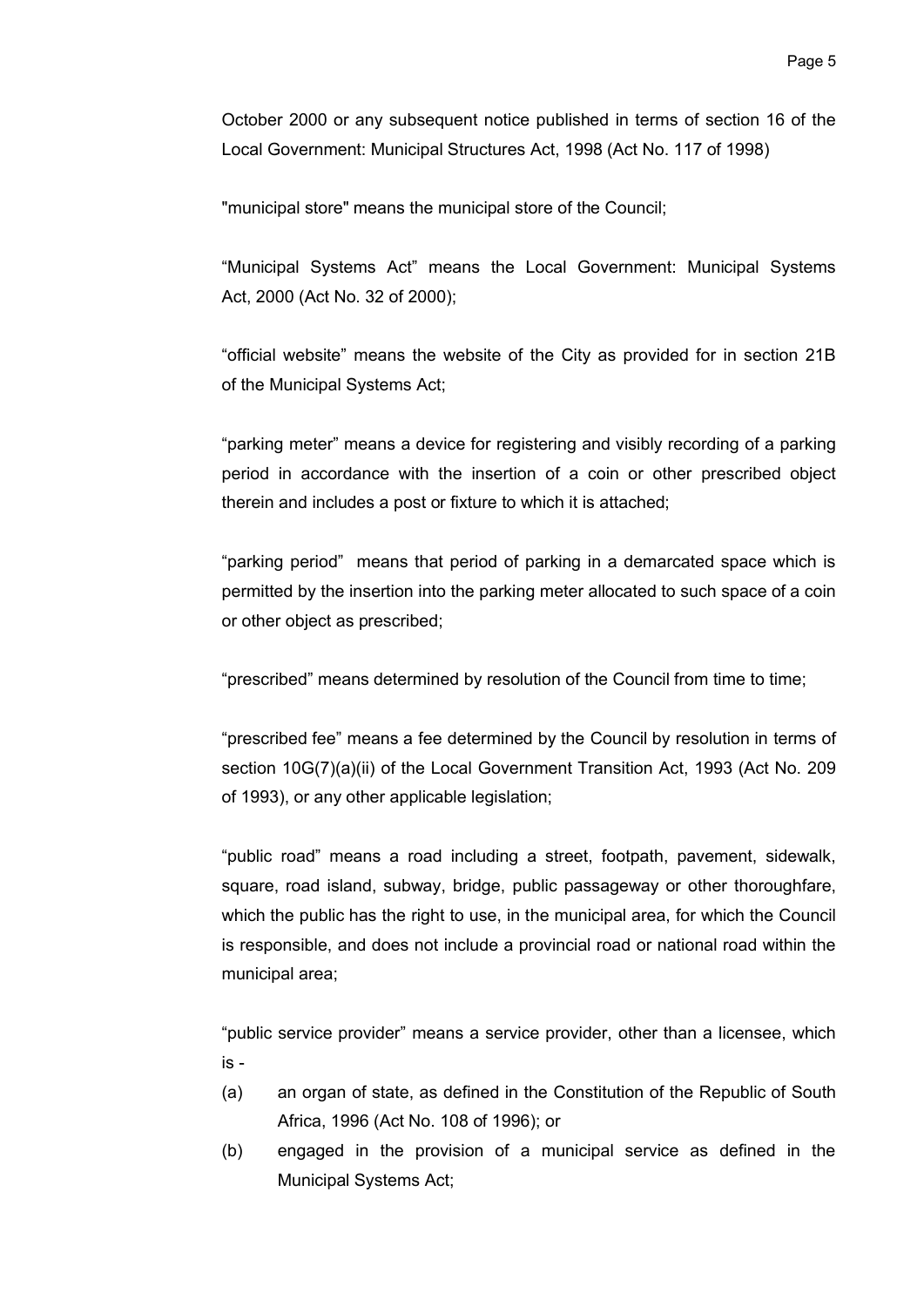"reinstate" means to replace the surfacing, including the bituminous surfacing, paving blocks, paving slabs, earth or grass, as the case may be, of a road reserve, and "reinstatement" is construed accordingly;

"restore" means to place a public road in the state in which it was found prior to the performance of any works in the road reserve, including to backfill and reinstate the road reserve, and "restoration" is construed accordingly;

"road reserve" means the full width of a public road, and includes the verge and roadway;

"service" means a utility or other service provided to the public or a section of the public over a network including, but not limited to, electricity, water, gas and electronic communications network services and any other system for supplying a public need;

"service provider" means the provider of a service;

"storekeeper" means the person in the service of the Council who holds the position of storekeeper or a person acting in that capacity;

"token" in respect of a trolley, means a sign on which the name or trade name and the address of the owner appears;

"trolley" means a push trolley, push cart or any table, stand or basket on wheels;

"watercourse" means a watercourse as defined in section 1 of the National Water Act, 1998 (Act No. 36 of 1998);

"works in the road reserve" means any work that may affect motorists, cyclists, pedestrians, the public road, footways, kerbing, traffic signs, traffic signals, street lighting, underground or overground services or any other structure or service that is contained in the road reserve and includes the digging of trenches, tunneling, erection of signboards, hoardings and other structures, shaping and landscaping in the road reserve;.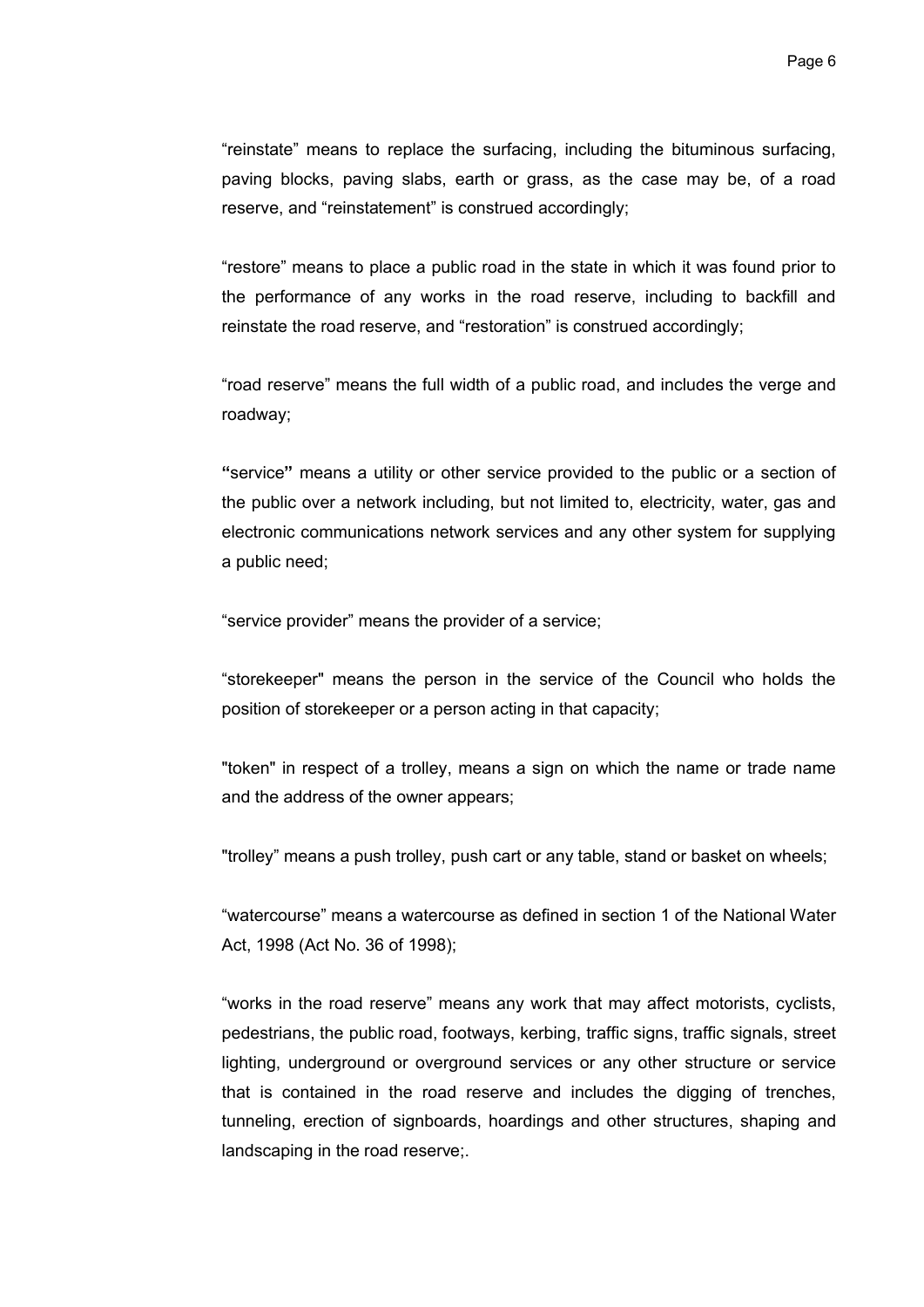## Application

- 2. (1) Chapter 4 of these By-laws applies to persons other than licensees.
	- (2) Chapter 5 of these By-laws applies to licensees installing electronic communications facilities in the municipal .

# CHAPTER 2 GENERAL REQUIREMENTS IN RESPECT OF PUBLIC ROADS

#### Damage to trees

- 3. (1) No person may climb upon, or break or damage or in any way mark or paint on any tree on any public road within the municipal area.
	- (2) No person may, without the prior written permission of the Council, lop, top, trim, cut down or remove any tree on any public road: provided that a licensee may exercise its rights in terms of Chapter 4 of the Electronic Communications Act in accordance with the procedure specified in Chapter 5 of these By-laws.

#### Barbed wire, dangerous and electrical fencing

- 4. (1) No owner or occupier of land
	- (a) other than an owner or occupier of an agricultural holding or farm land, may, along any public road, erect or cause, or permit to be erected, any barbed-wire fence or any railing, paling, wall or other barrier which, by reason of spikes or other sharp or pointed protrusions or otherwise by reason of the nature of its construction or design, is or may become a danger to any member of the public using such public road;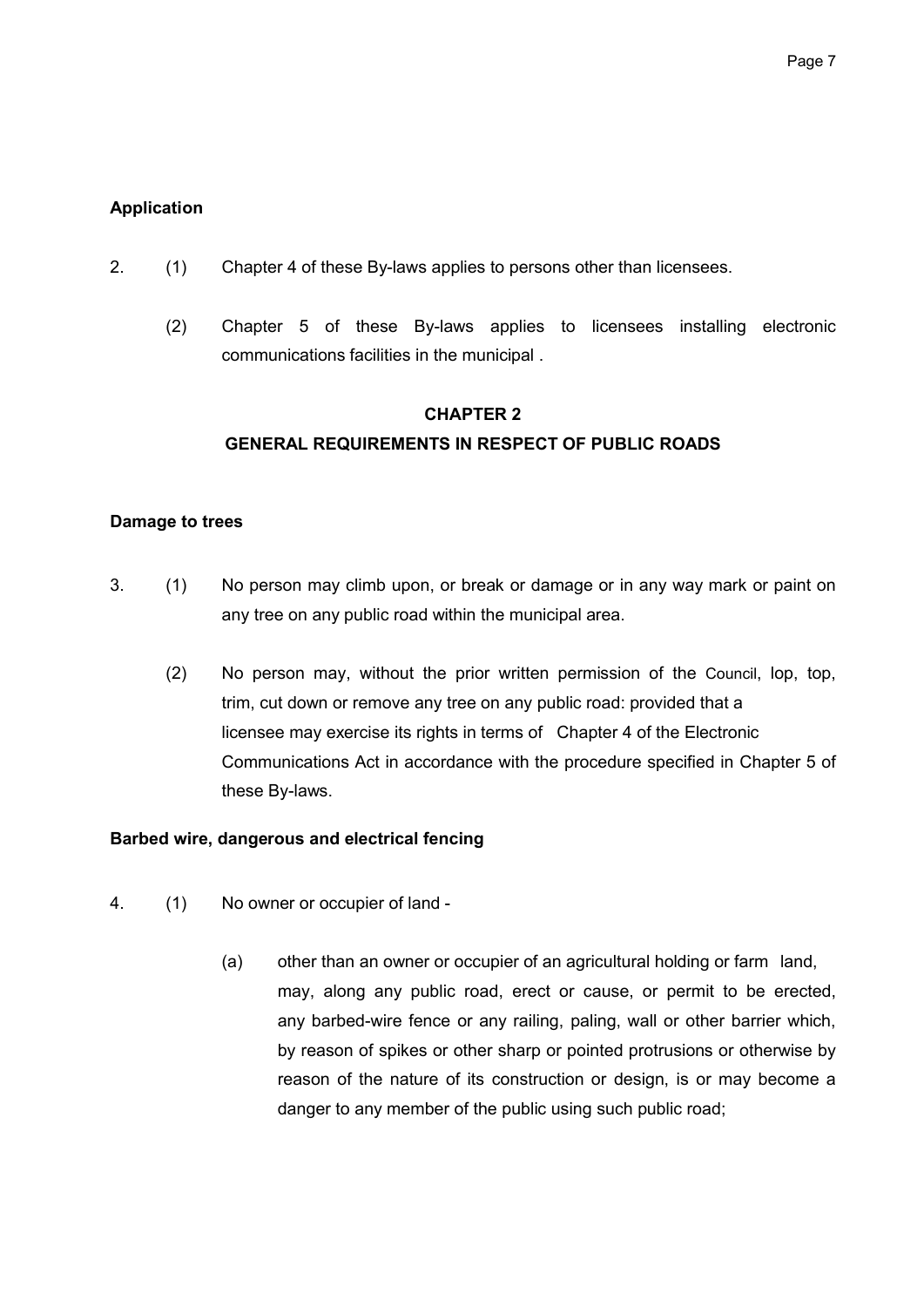- (b) including an owner or occupier of an agricultural holding or farm land, may, along any public road, erect or cause, or permit to be erected, or have any electrified fence, railing or other electrified barrier unless -
	- (i) the fence, railing or other barrier is erected on top of a wall built of brick, cement, concrete or similar material, which wall may not be less than 1,8 metres high;
		- (ii) the fence, railing, or other barrier is designed and installed in accordance with any relevant specifications determined by the Council and any standard issued in terms of the Standards Act, 2008 (Act No. 8 of 2008); and
		- (iii) the prior written permission of the Council, in terms of the National Building Regulations and Building Standards Act, 1977 (Act No. 103 of 1977) has been obtained.
- (2) The full technical details of the proposed electrified fence, railing, wall or other electrified barrier must accompany any application for permission submitted to the Council in terms of subsection (1)(b)(iii).

# Protection of public roads

5. No person may place upon or off-load on a public road any material or goods that are likely to cause damage to that public road unless the person has taken reasonable precautions to protect the surface of the public road against damage.

## Cleanliness of public roads

6. (1) Any person who spills, drops or places or permits to be spilled, dropped or placed, on a public road, any matter or substance that may interfere with the cleanliness of the public road, or cause or be likely to cause annoyance, danger or accident to any person, animal, vehicle or other traffic using the public road, must remove the matter or substance in question or cause it to be removed from the public road immediately.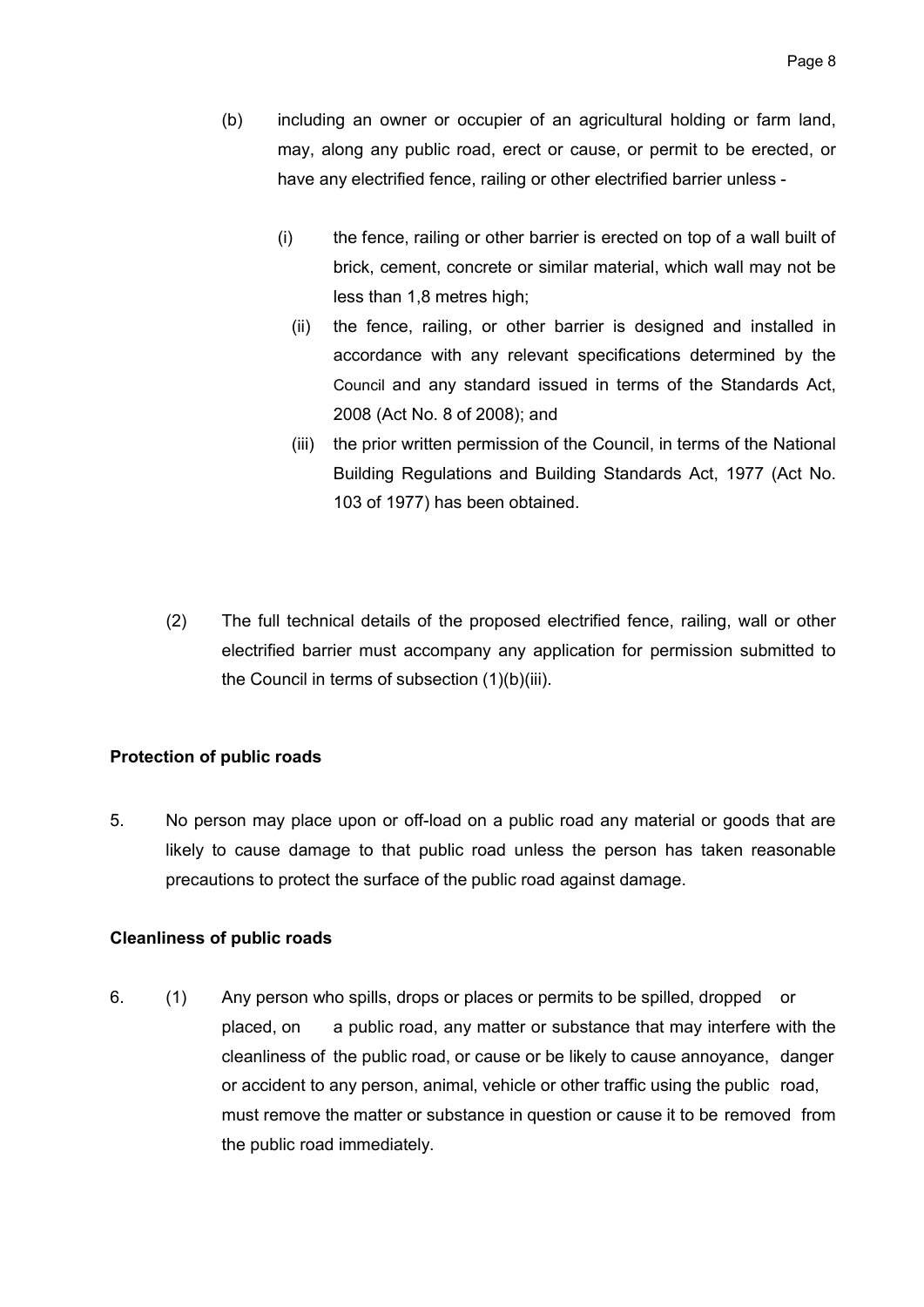(2) If a person referred to in subsection (1), fails to remove the matter or substance in question, the City may remove such matter or substance and recover the costs of removal from that person.

## Article placed in building facing public road

7. No person may place any article likely to cause injury or damage to any person or property if it were to fall on a public road, in any building near a public road without taking all reasonable steps necessary to prevent the article falling onto the public road.

# Damaging of Council's property

8. Subject to section 10, no person may deface, tamper, damage, remove, or in any way interfere with any of the City's property or work on or along any public road.

## Cleaning and repairing on public roads

9. No person may clean or repair any part of a vehicle or wash, dry or paint any article or object on any public road except in the case of an emergency breakdown of a vehicle, when emergency repairs may be done.

# Defacing, marking or painting public roads

10. No person may in any way deface, mark or paint any public road or part of a public road or any structure related to such road, without the prior written permission of the Council.

## Races and sports events

11. (1) An application for consent to hold a race or sports event on any public road in terms of regulation 317(2) of the National Road Traffic Regulations, 2000, under the National Road Traffic Act, 1996 (Act No. 93 of 1996), must be submitted in writing to the Council on the prescribed form at least 60 days prior to the envisaged event.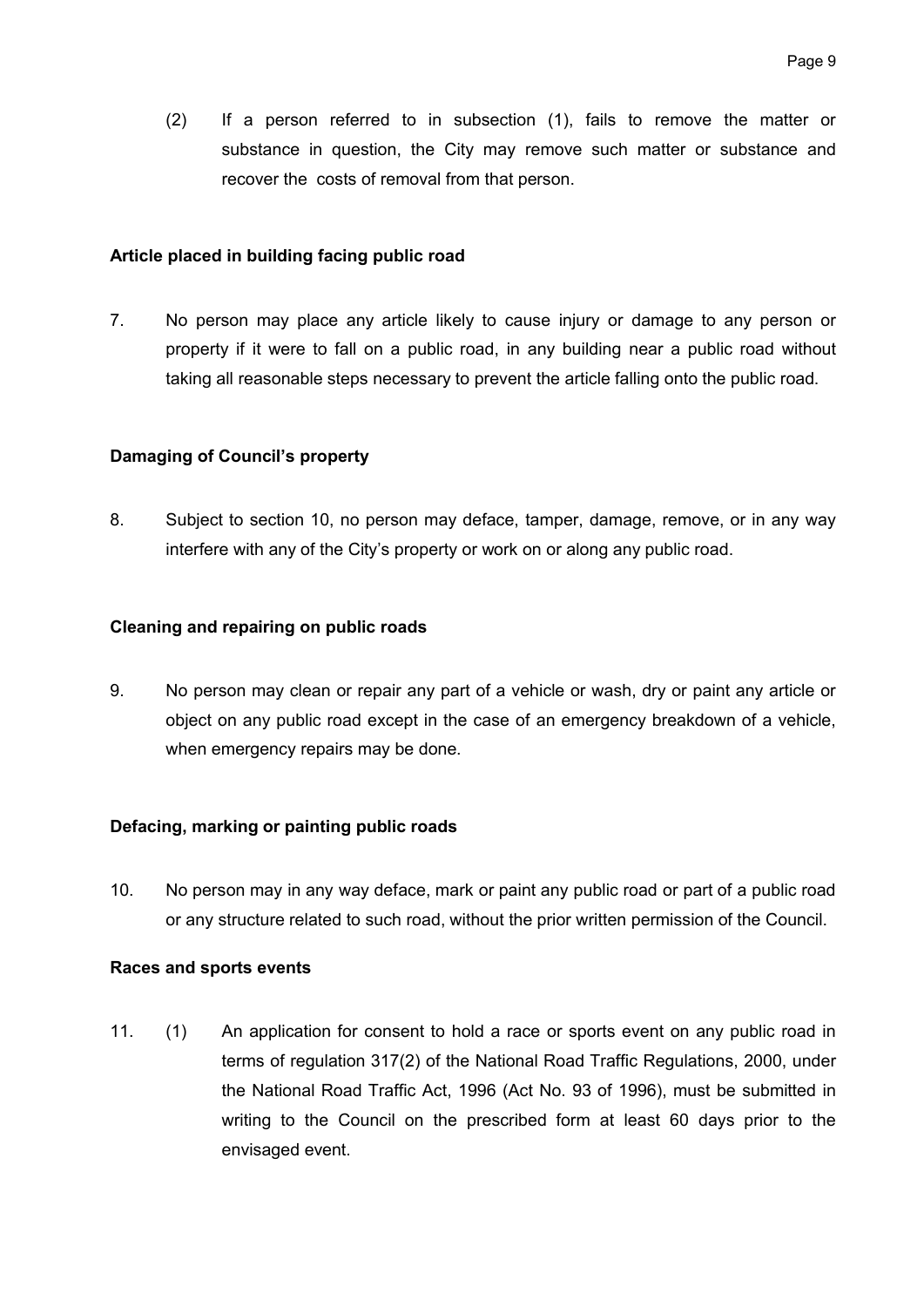(2) The applicant must pay the prescribed deposit for the costs to be incurred by the Council during and after the race or sports event, to the Council, prior to commencement of the race or sports event and an adjustment must be made after the conclusion of the race or sports event as soon as the Council has determined actual costs incurred by it.

## Loitering on public roads

- 12. (1) No person may
	- (a) lie, sit stand, congregate, loiter or walk, or otherwise act, on any public road in any manner that may obstruct traffic;
	- (b) jostle or loiter at or within twenty (20) metres of the entrance of any place of public worship during the time of divine service or during an assembly at the place of worship or departure from such place of the congregation so as to obstruct or annoy any person going to, attending at, or leaving such place of worship.

## Loitering and touting at places of public entertainment

- 13. (1) No person may loiter or, except when forming part of a queue, congregate on any public road within twenty (20) metres of the entrance to any place of public entertainment so as to obstruct traffic or persons proceeding to, attending at, or departing from such place of entertainment.
	- (2) No person may, without the prior written permission of the Council tout or solicit a driver of any motor vehicle who parks a motor vehicle at a place of entertainment for the purpose of or under pretext of looking after or watching over the motor vehicle.

## Public decency

14. (1) No person may appear unclothed or indecently clothed on any public road.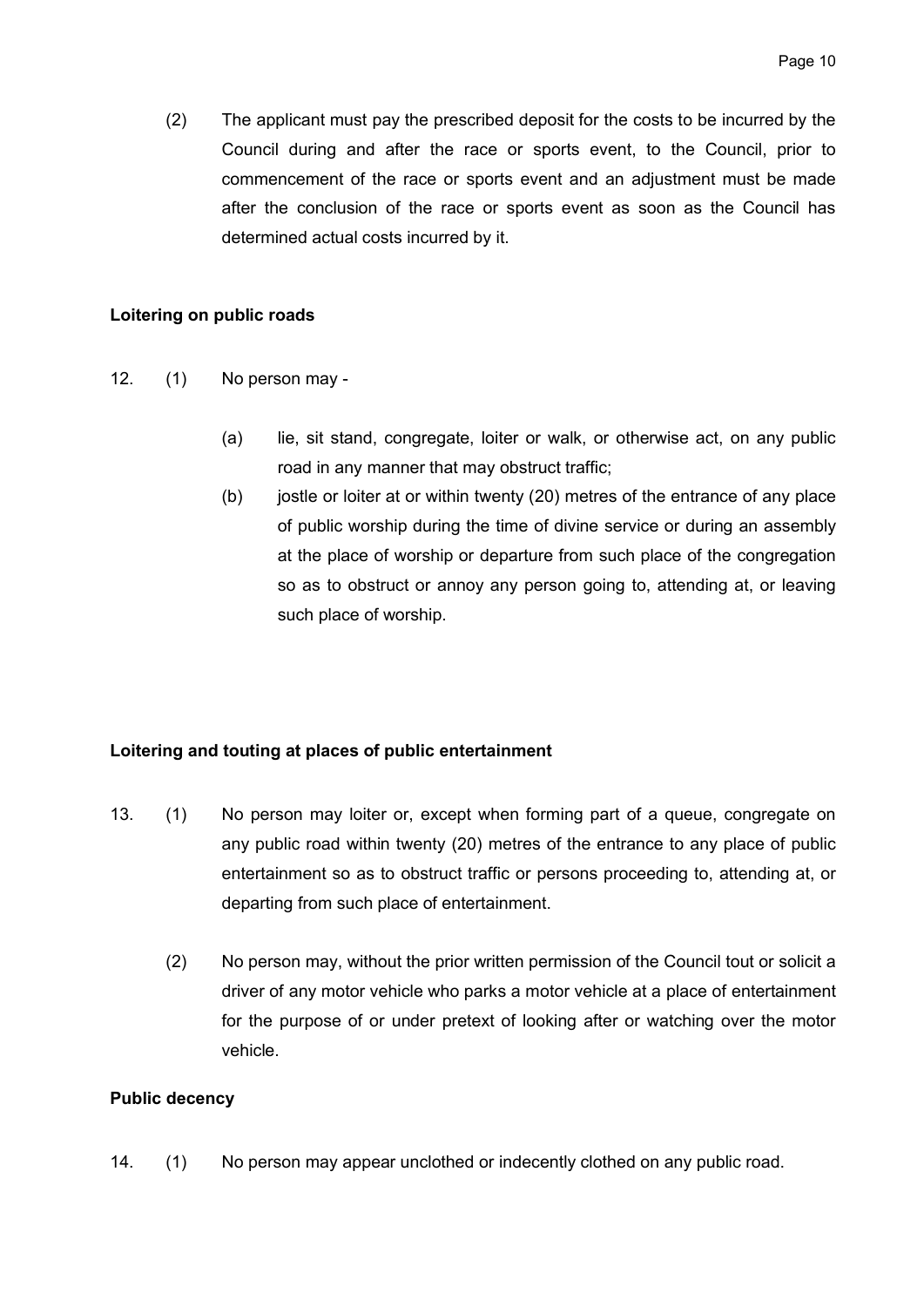- (2) No person may on or in view of any public road urinate, excrete, behave in any indecent manner by exposing his or her person or otherwise, make use of any indecent gesture, or commit, solicit or provoke any person to commit any riotous, disorderly or indecent act.
- (3) No person may on any public road sing any obscene or profane song, or use any profane, foul, indecent or obscene language.
- (4) No person may on any public road in any way loiter or solicit or inconvenience or harass any other person for the purpose of begging.
- (5) No person may on a public road use any threatening, abusive or insulting words or gestures or behaviour with intent to cause a breach of the peace or whereby a breach of the peace is likely to be occasioned.

## **Trolleys**

- 15. (1) The owner of a trolley must affix a prescribed token in a conspicuous position on the trolley.
	- (2) The owner or the person who controls or has the supervision over a trolley or who offers it to be used by any person, or who uses it for any purpose whatsoever, may not leave or abandon it or permit it to be left or abandoned on any public road.
	- (3) Any trolley which has been left or abandoned on any public road, may be removed, or caused to be removed, by an authorised official and placed under the care of the storekeeper.
	- (4) The storekeeper must store any trolley which has been placed under his or her care in terms of subsection (3), at the municipal store and the City must publish once a month in respect of eleven months of a year calculated from the first day of January, a notice in two newspapers circulating within the municipal area, which states–
		- (a) the name of the owner of every trolley being stored, if known;
		- (b) the number of trolleys being so stored;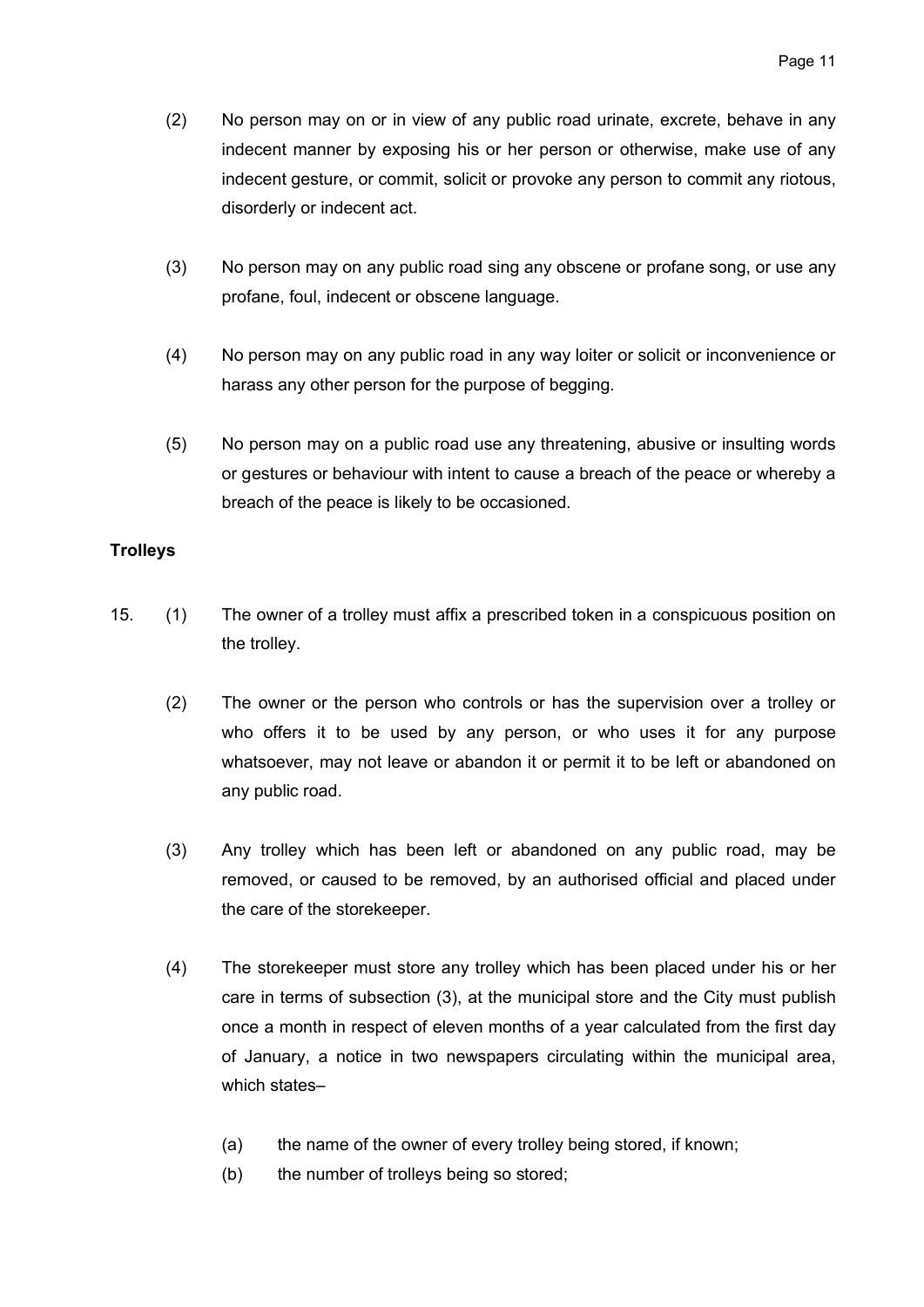- (c) that the trolley may be claimed by the owner from the Council on payment of the prescribed storage charge;
- (d) that any trolley which has not been claimed after a period of three months from the date of publication of the said notice, may be sold by the City by public auction; and
- (e) that the proceeds of the public auction will accrue to the City.

## Public road collections

- 16. (1) No collection on a public road may be organised or held without the prior written permission of the Council.
	- (2) Application for such permission must be made on a form provided for this purpose by the Council.
	- (3) Every application must be accompanied by proof that the organisation or person intending to hold the public road collection is authorised to collect a contribution in terms of the Non-Profit Organisations Act, 1997 (Act No. 71 of 1997), or the Fund-Raising Act, 1978 (Act No. 107 of 1978), as the case may be.
	- (4) The Council may grant permission referred to in subsection (1) to an organisation or person to hold a collection on a specified public road, date and at a specified time and reserves the right to determine the number of collections which may be held on any one day on the public road so specified.
	- (5) Every organisation or person, holding a public road collection is entitled to use his, her or its own identifiable collection boxes and if any organisation or person does not possess any boxes, the Council's collection boxes may be used upon payment of the prescribed fee.

# Control of stormwater and watercourses on public road

- 17. (1) No person may, without prior written permission of the Council, to which conditions may be attached -
	- (a) lead or discharge any water on or over or across a public road; or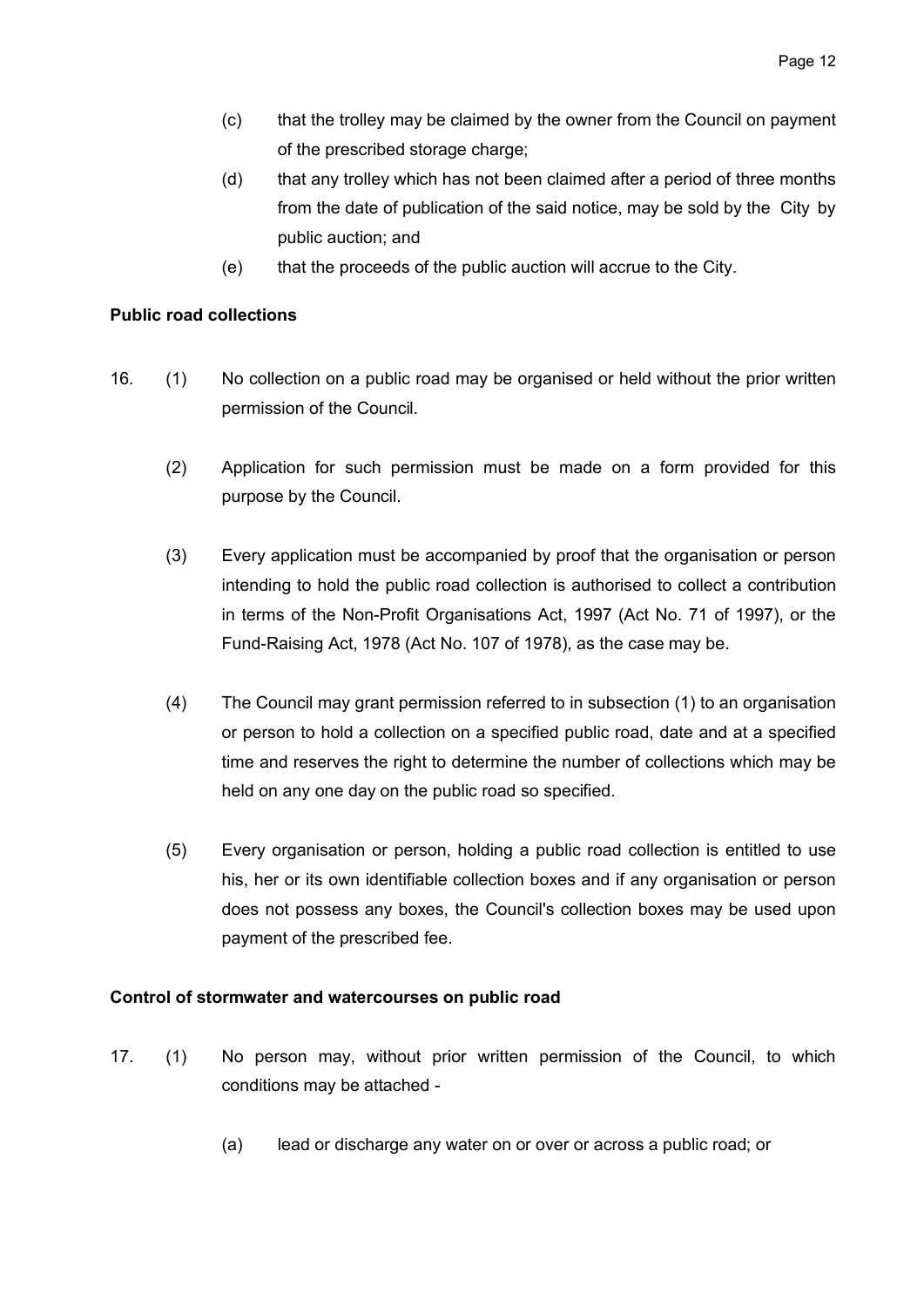- (b) by any means whatever, raise the level of water in any river, dam or watercourse so as to cause interference with or endanger any public road.
- (2) The Council may, subject to any other applicable laws and after obtaining consent of the owner and the occupier, if any, of any land which is affected -
	- (a) deviate any watercourse, stream or river if the deviation is necessary for the protection of a public road or structure related to a public road or for the construction of a structure connected with or belonging to a public road;
	- (b) divert stormwater from or under any public road onto private property other than land occupied by buildings, other structures or improvements; and
	- (c) pay reasonable compensation as agreed between the owner or occupier and the Council, for any damage caused as a result of any action taken in terms of subsection(2)(a) or (b) o,r failing such agreement, compensation determined by arbitration in terms of the Arbitration Act, 1965 (Act No. 42 of 1965).

## Obstruction on public roads

18. No person may deposit or cause to be deposited or leave or cause to be left any sand, stone, earth, bricks, timber, lime, cement or other building or excavated material of whatever nature on any portion of any road reserve unless it is deposited within an enclosure in respect of which the prior written permission of the Council has been obtained.

#### Planting on sidewalks

19. No person may plant or cause to be planted, any tree, shrub or other plant on any road reserve, which obstructs or interferes with pedestrian traffic on such road reserve or allow any such tree, shrub or plant to remain on that road reserve.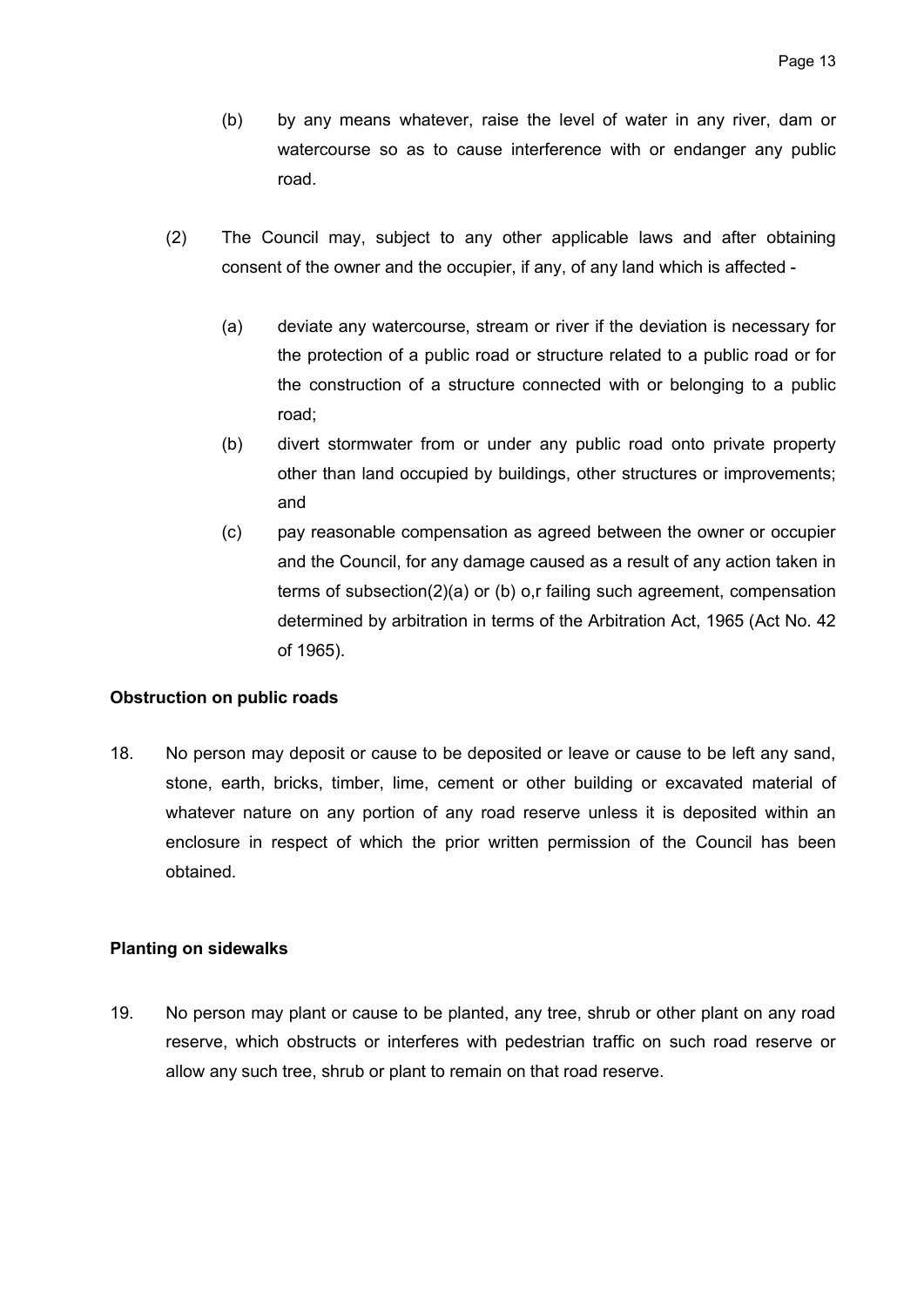## CHAPTER 3

## TRAFFIC MATTERS

## Control of traffic

20. An authorised official may direct any form of traffic by means of any visible or audible signal and every person must obey such signal.

## Clinging to moving vehicles

21. No person travelling upon any pedal cycle, motor cycle, coaster, sled, roller-skates, or any other similar device may cling to or attach himself or herself or such cycle, coaster, sled, roller-skates or device to any other moving vehicle, upon a public road.

## Removal of obstructions

- 22. (1) Subject to Chapter 4 and 5, if any person causes an obstruction on a public road, an authorised official may order such person to, refrain from causing, or remove, the obstruction.
	- (2) If a person causing an obstruction cannot be found, or fails or neglects to remove, or to cease causing, such obstruction, an authorised official may take such steps as may be necessary to remove the obstruction, or to prevent its continuance and the Council may if the person concerned fails or neglects to remove or cease causing the obstruction, recover the cost of the removal of the obstruction from that person.
	- (3) Any activity which is authorised to be conducted on a public road in terms of these By-laws or any other law shall be deemed for the purposes of this section not to cause an obstruction.

## Games, throwing stones, on public roads

23. (1) No person may roll a hoop or fly a kite or throw stones or use a bow and arrow, or by any means discharge any missile upon, over or across any public road, or play cricket, football or any other game on a public road.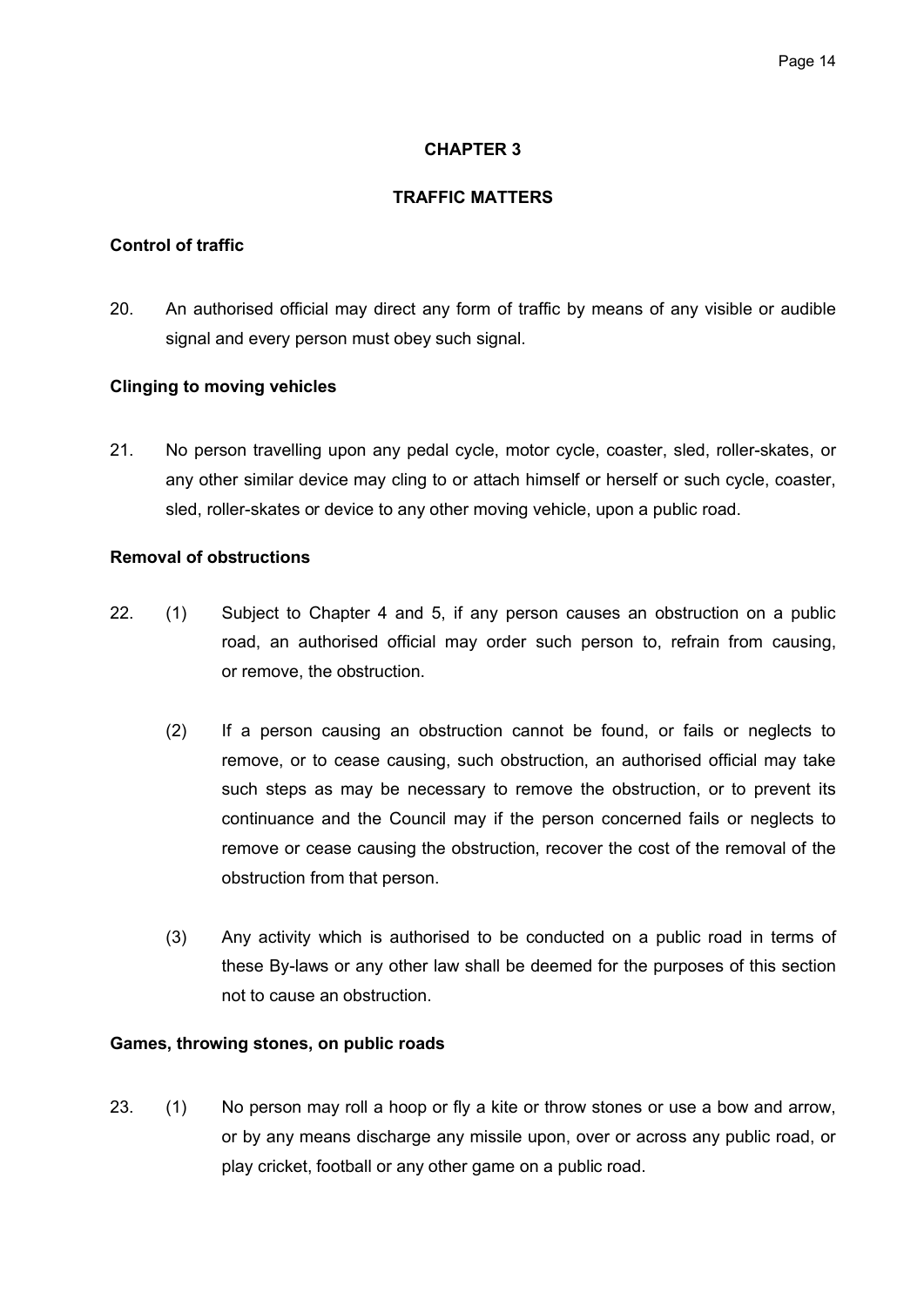(2) No person may erect a tent or place chairs or any article on a public road for the purpose of a funeral, party or any other event without the prior written permission of the Council.

## Shoeing and cleaning of animals on public roads

24. No person may shoe any animal, or clean, dress, train or break-in livestock on any public road.

## Animals on public roads

- 25. (1) No person may turn any livestock loose on a public road.
	- (2) No person may leave any injured, feeble, emaciated, diseased or dying animal on a public road except for the purpose of seeking assistance for the removal of such animal.
	- (3) Any livestock at large on a public road may be taken to a place designated by the Council, by any authorised official.
	- (4) Any person contravening subsection (1) is liable, in addition to any penalty which may be imposed by a Court, to pay to the Council the costs incurred by it in acting in terms of subsection (3).
	- (5) No person may walk a dog on a public road unless it is on a leash and under control of that person.
	- (6) Any excretion left by a dog on a public road, must immediately be removed by the person in charge of the dog and be deposited in a waste receptacle provided by the Council or removed from the road.

## Parking meters

- 26. (1) No person shall park a vehicle or cause a vehicle to be parked in a demarcated space unless a coin or other prescribed object is forthwith inserted -
	- (a) into the meter allocated to such space; or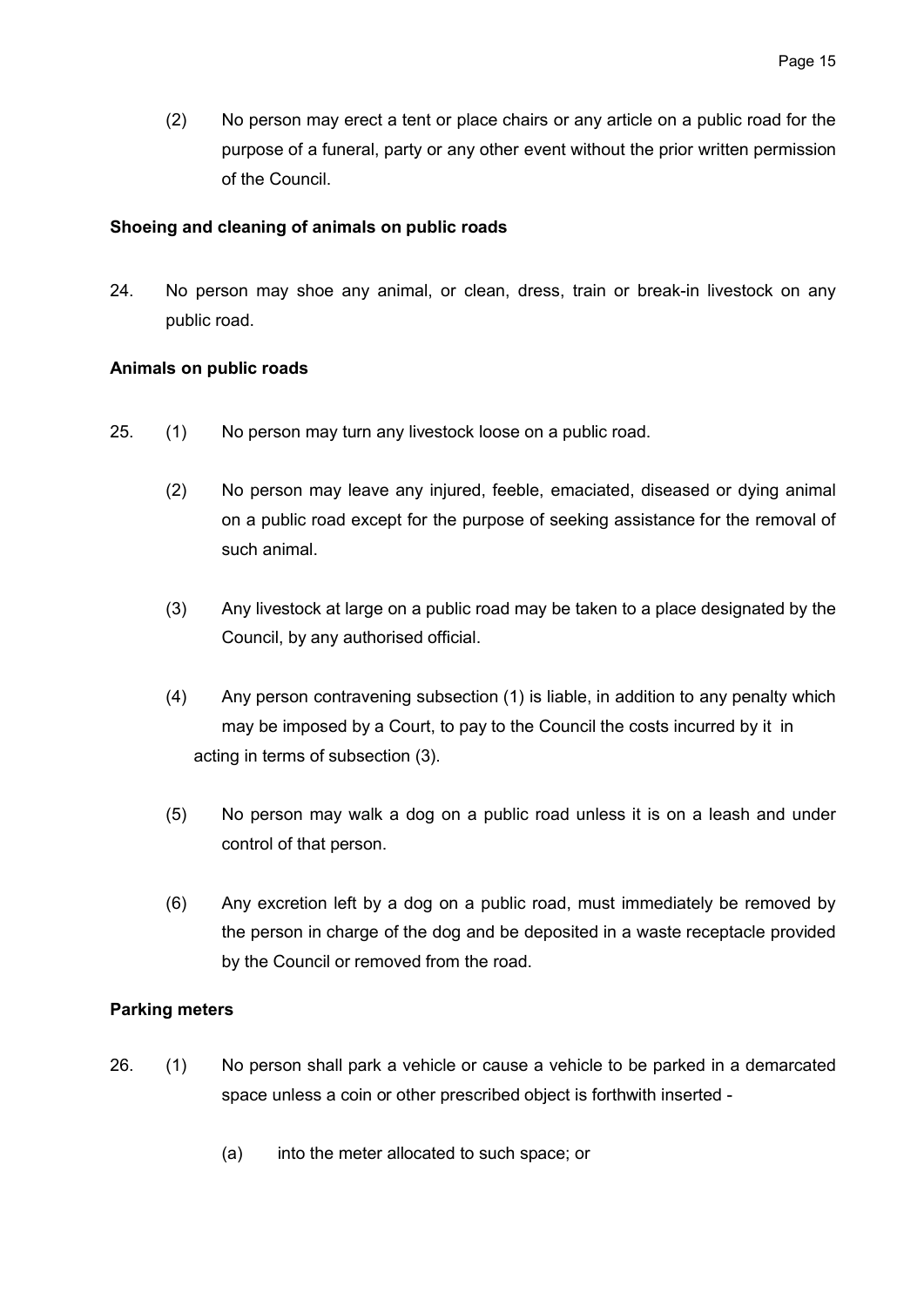(b) if the meter controls more than one demarcated space, into the meter controlling such spaces as indicated by markings or signs on the roadway or sidewalk,and the meter is put into operation in accordance with the instructions appearing thereon so that the meter registers and visibly indicates the parking period appropriate to the coin or other prescribed object inserted.

#### Provided that -

- (i) such coin or prescribed object need only be inserted during such hours indicated on the meter as prescribed;
- (ii) a vehicle may be parked in a demarcated space without the insertion of a coin or other prescribed object in the parking meter allocated to such space for such part only of any parking period as such meter may indicate to be unexpired;
- (iii) where such parking meter is out of operation or not operating properly, the driver of a vehicle may leave his or her vehicle in the demarcated space appropriate to such meter for so long as the parking meter continues to be out of order but not for longer than the parking period determined for that space and the vehicle may not be returned to such space within 15 minutes of removing it therefrom.
- (2) No person may, with or without the insertion of an additional coin or other prescribed object into a parking meter, leave a vehicle in a demarcated space after the expiry of the parking period as indicated by the parking meter allocated to such space or return his or her vehicle to that space within 15 minutes after the expiry of the parking period or prevent the use of that space by any other vehicle.
- (3) The insertion of a coin or other prescribed object into a parking meter and the putting into operation of such meter where necessary in accordance with the instructions appearing on such meter entitles the person inserting it to park a vehicle in the demarcated space for the period corresponding with the payment so made, provided that, notwithstanding the making of a payment as aforesaid, nothing in this section contained shall entitle any person to contravene a notice or road traffic sign exhibited by the Council in terms of these by-laws prohibiting the parking.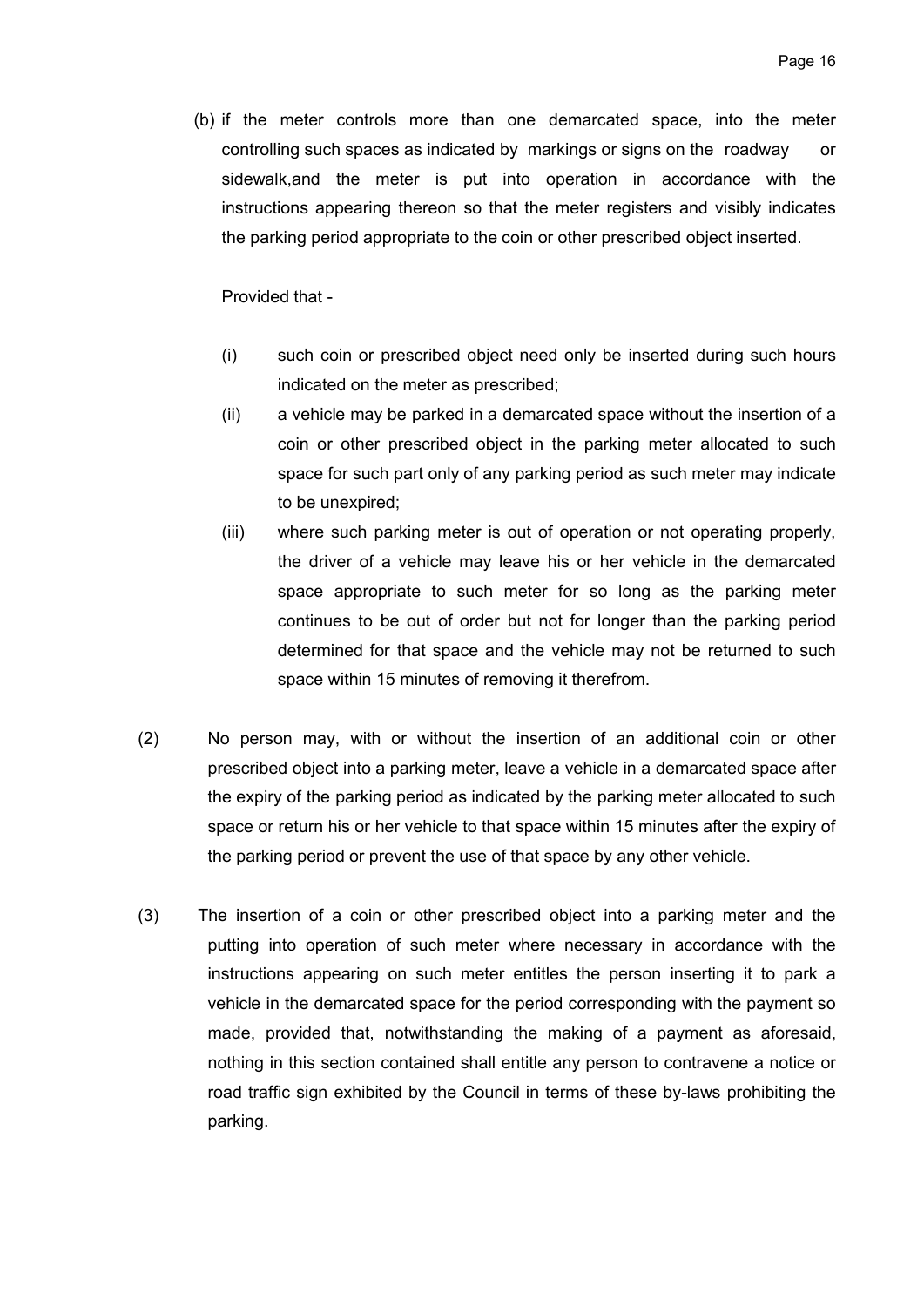- (4) The period during which a vehicle may be parked in any demarcated space and the coin or other prescribed object to be inserted in respect of that period into the parking meter allocated to such space shall be as prescribed and the said period and the coin or other prescribed object to be inserted in respect thereof must at all times be clearly indicated on the parking meter itself.
- (5) No person may–
	- (a) insert or attempt to insert into a parking meter a coin or object except
		- (i) a coin of South African currency of a denomination as prescribed;
		- (ii) an object which is prescribed as another method of payment;
	- (b) damage or deface, or write or draw on, or affix any handbill, poster, placard or other document, whether or not of an advertising nature, to a parking meter, unless the Council determines otherwise;
	- (c) in any way whatsoever cause or attempt to cause a parking meter to record the passage of time other than by the insertion of a coin or other prescribed object;
	- (d) jerk, knock, shake or interfere with a parking meter which is not working properly or at all in order to make it do so or for any other purpose;
	- (e) deface, soil, obliterate or otherwise render less visible or interfere with any mark painted on the roadway, or any sign or notice erected for the purpose of this section; or
	- (f) remove or attempt to remove a parking meter or any part thereof from the post of other fixture to which it is attached.
	- (6) Every vehicle must be so placed in a demarcated space, other than one which is at an angle to the kerb line, that its near side wheels are not more than 450 mm from the kerb line and that it is laterally within that space and that the driver's seat, or in the case of a motor vehicle with left-hand drive, the front passenger's seat, is opposite and close to the mark known as the driver's marker, painted on the surface of the road or in the case of a one-way street in which parking on the right-hand side thereof is permitted, on the roadway.
	- (7) No person may place or cause or permit to be placed or to stand any vehicle not specially designed or constructed for the carriage of goods in any loading space in any portion of a public road in which parking meters have been erected,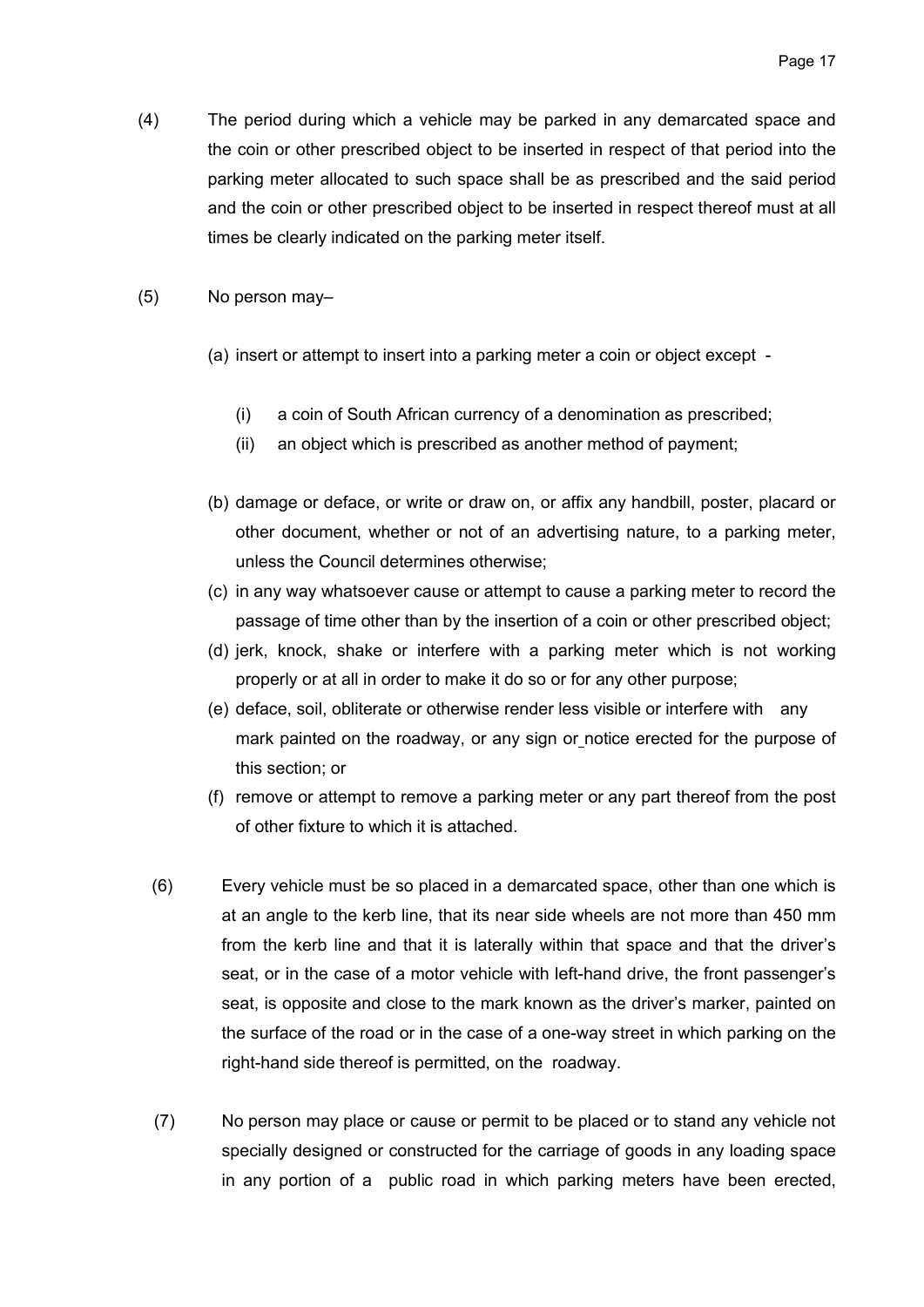otherwise than for the shortest possible time necessary for the loading or unloading of passengers.

- (8) Where a vehicle parked in a demarcated space occupies by reason of its length so much of an adjoining space that another vehicle cannot be parked in such space in the manner referred to in subsection (6), the person parking the first mentioned vehicle must immediately after parking it insert an appropriate coin or other prescribed object into the parking meters of both the said spaces.
- (9) No person may park a two-wheeled vehicle without a side-car in any demarcated space unless such space is designed for the use of such vehicle by means of a road traffic sign or notice.

#### Medical practitioner exempt

27. A medical practitioner is exempt from paying the prescribed fees, while the vehicle used by that practitioner is parked in a demarcated space, to enable him or her to perform professional duties at any place other than a consulting room or similar place, subject to a form or token issued by the Health Professions Council of South Africa for that purpose being displayed on the windscreen of the vehicle concerned in such manner that it is readily legible from outside the vehicle.

# CHAPTER 4

## WORKS ON, ACROSS OR UNDER ANY PUBLIC ROAD

## Ropes, wires or poles across public road

- 28. (1) No person may place or hang any rope, wire, pole or cable on, under, along or across any public road, without the prior written permission of the Council and on payment of the prescribed fee, unless that person is authorised to do so in terms of any other law.
	- (2) Prior to performing any work in the road reserve, the person referred to in subsection (1) must, once written permission has been obtained, follow the procedures contained in the Code of Practice.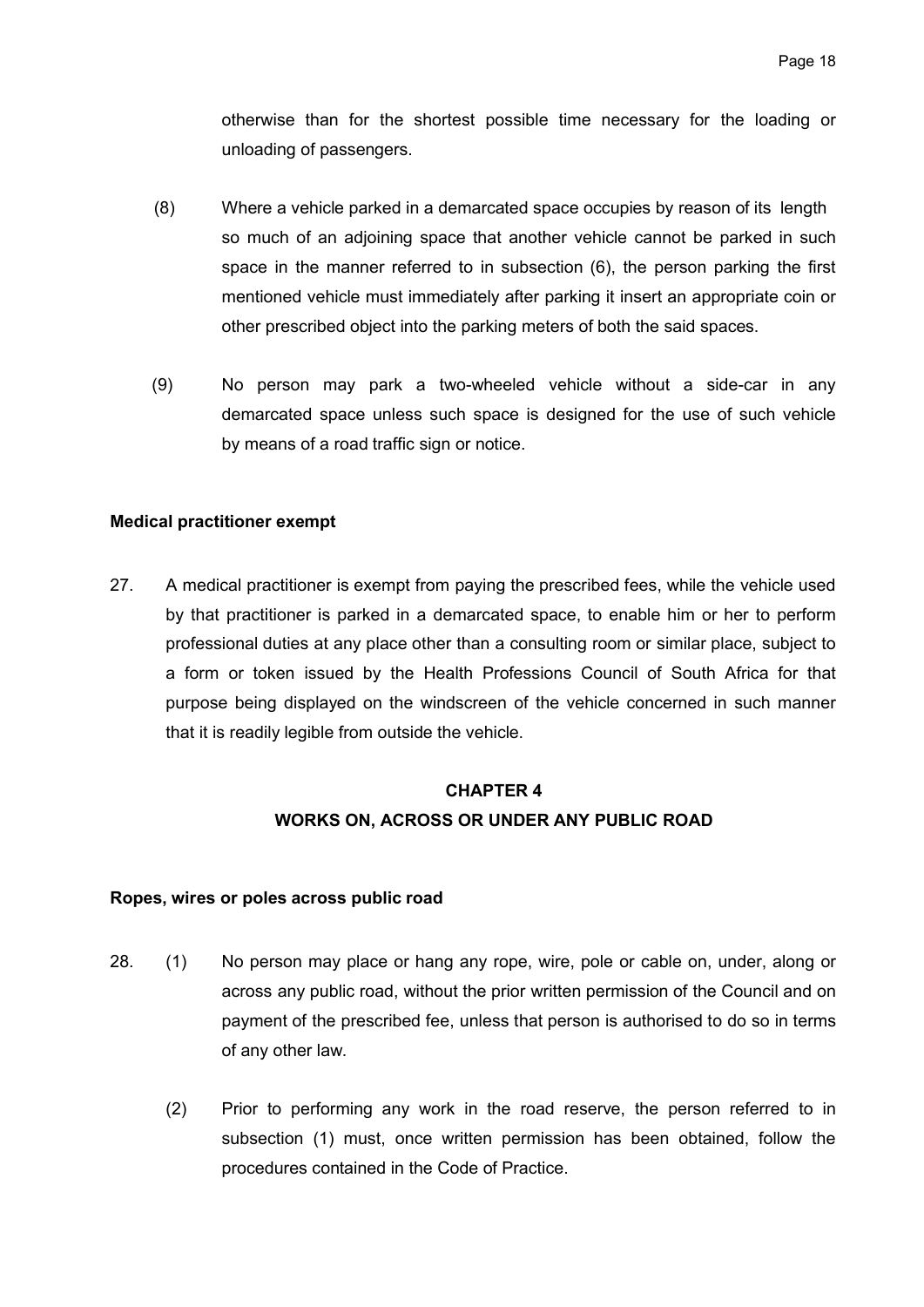#### Excavations in public roads

- 29. (1) No person may make or cause to be made any hole, trench, pit or tunnel on or under any road reserve or remove any soil, metal or macadam from the road reserve without the prior written permission of the Council and on payment of the prescribed fee, unless that person is authorised to do so in terms of any other law.
	- (2) Prior to performing any work in the road reserve, the person referred to in subsection (1) must, once written permission has been obtained, follow the procedures contained in the Code of Practice.

#### Permission to hoard in footway

- 30. (1) No person may erect, remove, alter, repair or paint any part of a building or structure or carry out any excavation, on any part of any land which is within two metres of the road reserve of a public road without, prior to commencing the work in question, enclosing or causing to be enclosed a space in front of such part of the building, structure or land by means of a hoarding, fence, planked shed or other enclosure.
	- (2) If the hoarding, fence or other enclosure contemplated in subsection (1), will occupy or project over any portion of a public road, the person concerned may not erect the hoarding, fence, planked shed or other enclosure without the prior written permission of the Council and on payment of the prescribed fee,and, where the person making application for such permission is not the owner of the building or land on which the work is to be done, the owner of that building or land must countersign the application.
	- (3) Where a permit referred to in subsection (2) is granted, the Council shall specify in the permit-
		- (a) that portion of the public road which may be used for the purpose of carrying out the works;
		- (b) the conditions, if any, under which such permit is granted;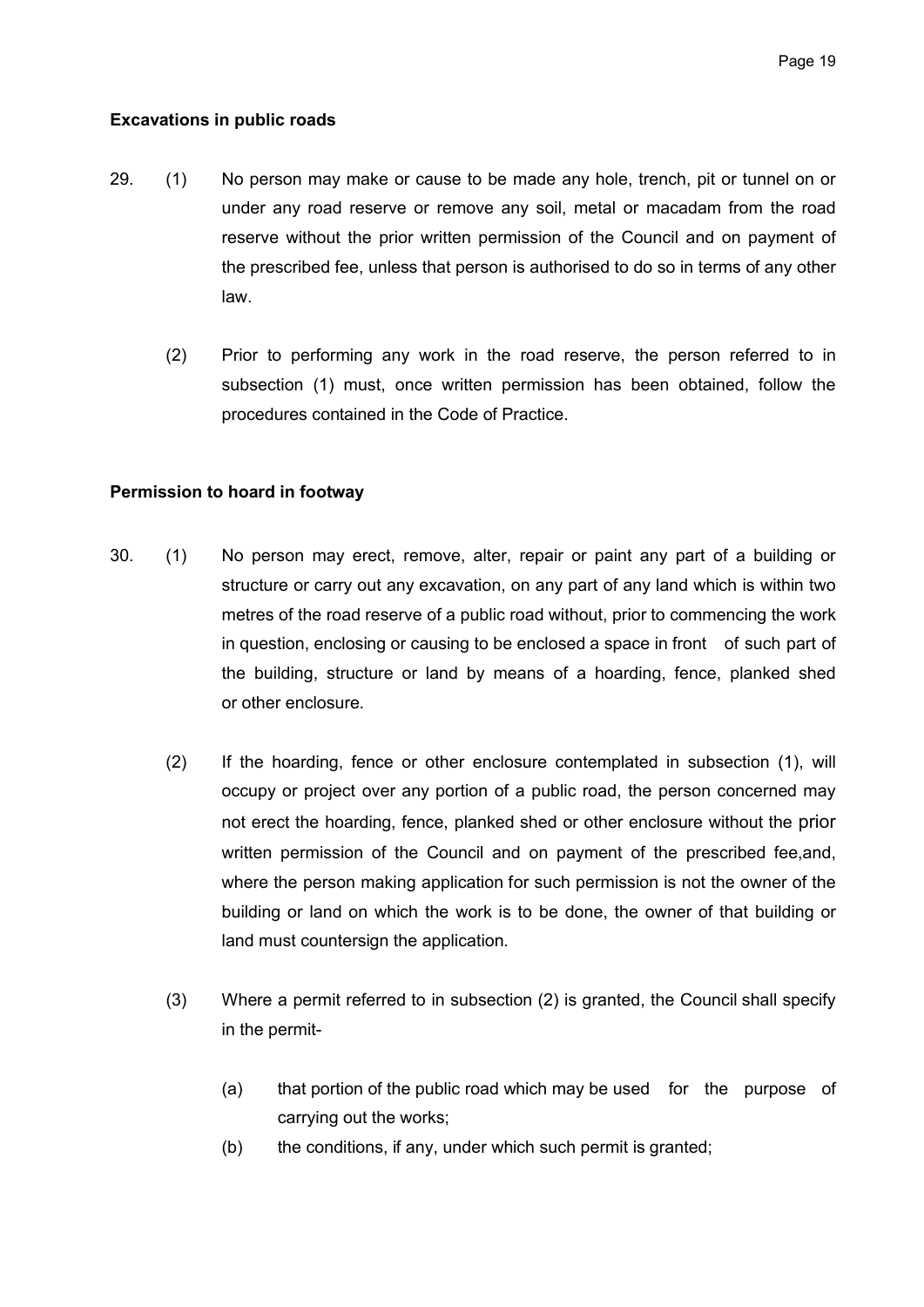- (c) the area and precise position of that part of the public road where hoarding, fence, planked shed or other enclosure may be erected and the period for which the permit is granted.
- (4) The Council may withhold the issue of a permit required in terms of subsection (2) until all prescribed fees have been paid.
- (5) The acceptance of any permit provided for in subsection (2) by the applicant without objection, will be taken as confirming that all kerbs, gutters and other works in the portion of the public road concerned were in good order and condition on the date of issue of such permit.
- (7) Prior to performing any work in the road reserve, the person referred to in subsection (2) must, once written permission has been obtained, follow the procedures contained in the Code of Practice.

# Emergency works by service providers

- 31. (1) A service provider may perform any emergency works as and when necessary without first making application for any permission required in terms of this Chapter, where applicable.
	- (2) A service provider shall comply with the requirements specified in the Code of Practice with regard to emergency works.

## Other works in the road reserve

- 32. (1) A person performing any activity which is authorised in terms of any other law and which necessitates works in the road reserve must comply with the procedures in the Code of Practice.
	- (2) The requirements to obtain the prior written approval of the Council in terms of sections 28(1), 29(1) and 30(1) are not applicable to a public service provider
	- (3) A public service provider must comply with the procedures in the Code of **Practice**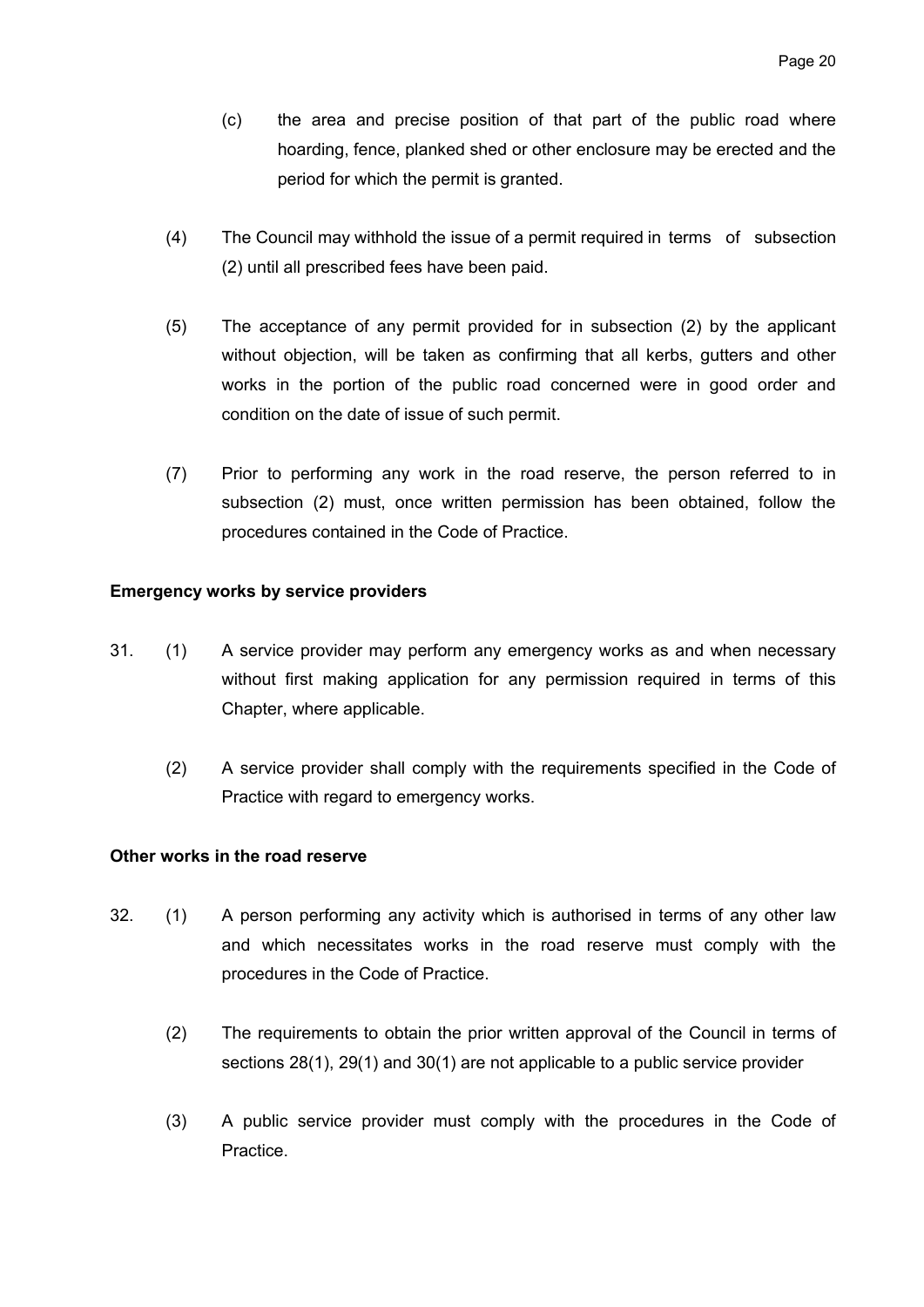## CHAPTER 5

## INSTALLATION OF ELECTRONIC COMMUNICATIONS FACILITIES

#### Works on or under public roads and other municipal land

- 33. (1) No licensee may perform work in the road reserve including
	- (a) entering upon and breaking or opening up any public road to
		- (i) install, construct, maintain, alter or remove any electronic communications facilities or pipes, tunnels, trenches or tubes required for electronic communications facilities or electronic communication networks, under the road reserve;
		- (ii) alter the position of any pipe for the supply of water, gas or electricity, other than a sewer drain or main, for the purpose of installing, constructing, maintaining, altering or removing any electronic communications facilities or pipes, tunnels, trenches or tubes required for electronic communications facilities or ECNs, under the road reserve; or
	- (b) entering upon any public road to install, construct, maintain, alter or remove any electronic communications facilities or pipes, tunnels, trenches or tubes required for electronic communications facilities or ECNs upon, over, along or across the road reserve;

without first giving notice to the Council, in accordance with the provisions of these By-Laws, of the works to be performed.

- (2) The notice referred to in subsection (1) must be received by the Council no less than thirty (30) days prior to the commencement of the works to be performed.
- (3) The notice referred to in subsection (1) must be submitted to the Council
	- (a) in the form [set out in Schedule 2 Appendix A  $/$  prescribed by this purpose by the Council / published on the official website by the Council for this purpose from time to time] and must include –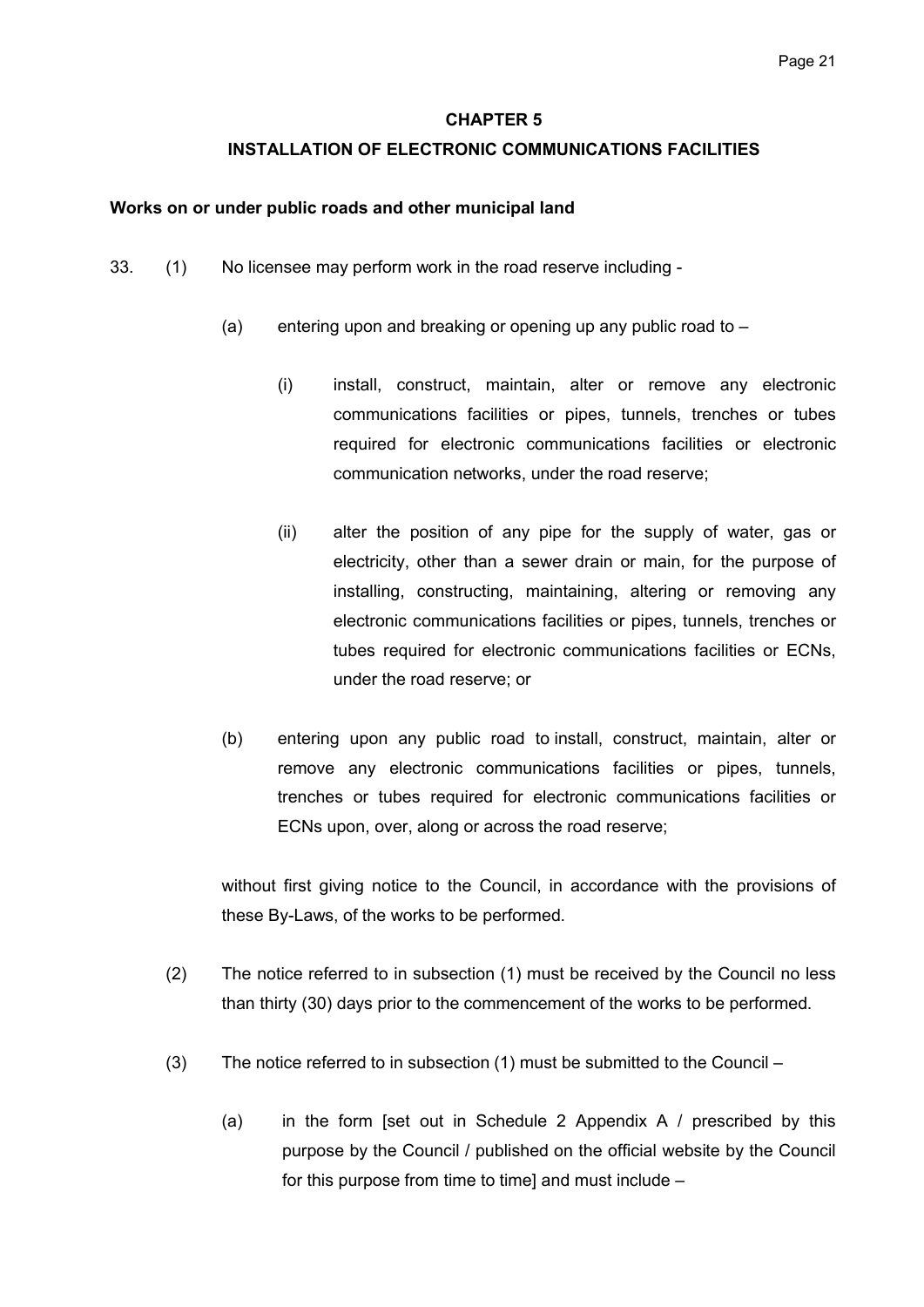- (i) a copy of the individual or class licence held by the licensee or details of the specific regulation prescribed in terms of section 6(1) of the Electronic Communications Act in terms of which the licensee is exempted from the requirement to hold a licence to provide electronic communication network services, as the case may be;
- (ii) an area plan;
- (iii) an indication of the number of days to be taken to perform the works referred to in subsection (1)(a) or (b) and any works required to be undertaken by the licensee to restore the public road as provided for in section 39;
- (iv) the times of the day during which the works referred to in subsection (1)(a) or (b) and any works required to be undertaken by the licensee to restore the public road, as the case may be, will be performed;
- (v) the commencement date of the works referred to in subsection  $(1)(a)$  or  $(b)$ :
- (vi) details of any lane rental agreed with the [Council / JRA], as provided for in the Code of Practice;
- (vii) details of the manner in which the public road is to be restored, as provided for in section 39;
- (viii) details of any other service providers whose existing facilities appear on the area plan;
- (ix) confirmation that the notice referred to in section 35(1) has been given to any other service providers and details of such service providers;

# (b) 3 (three) copies

- (a) accompanied by the processing fee, if any, determined by the Council.
- (4) The Council shall, within 30 (Thirty) days of receipt of the notice referred to in subsection (1), in writing acknowledge receipt of that notice.
- (5) The Council may, where any of the requirements of subsection (3) have not been complied with or the information provided by the licensee is deficient, in the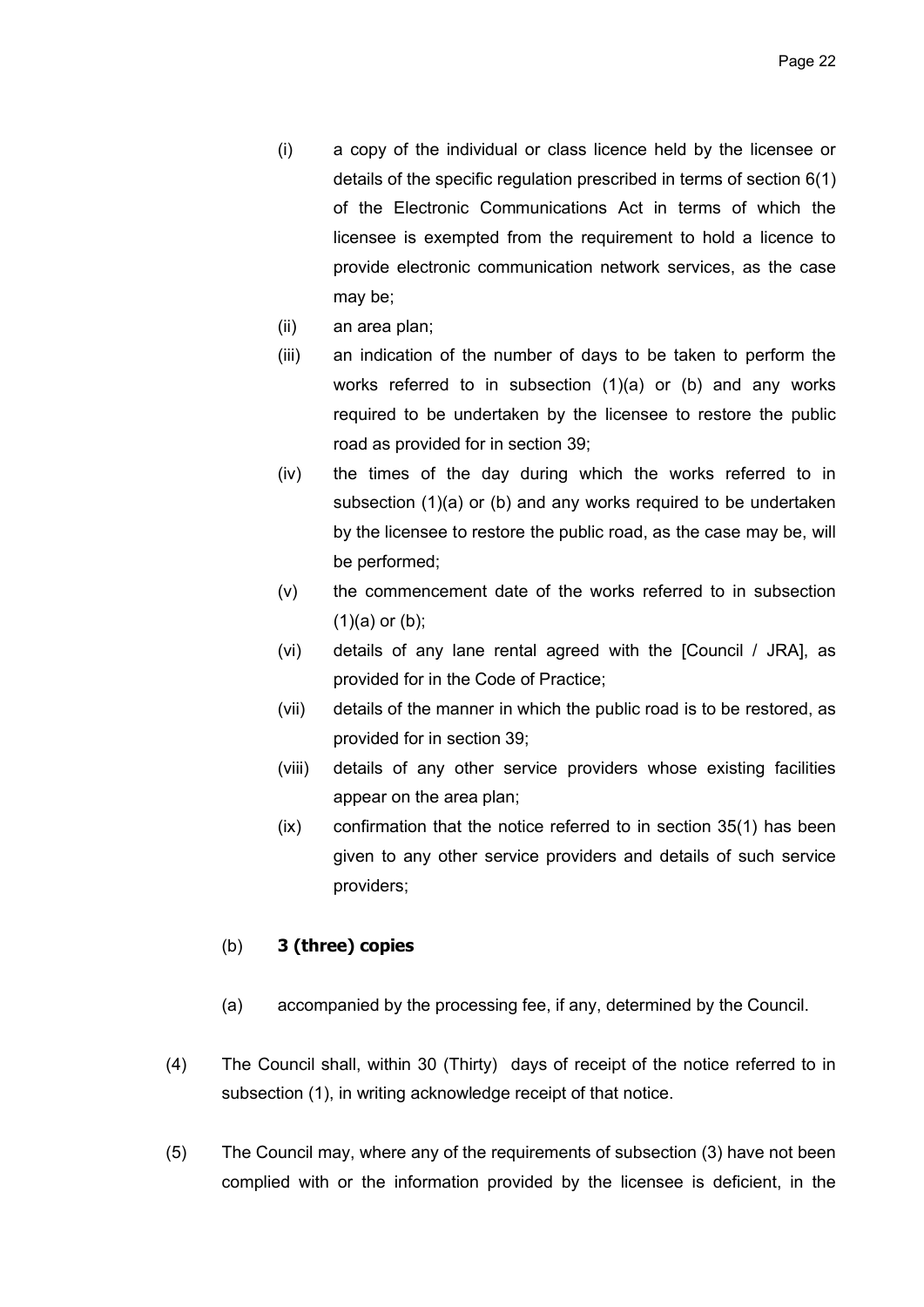acknowledgement of receipt referred to in subsection (4), direct the licensee to comply with those requirements or provide any additional information to the Council within the time specified in such acknowledgment.

(6) In the circumstances contemplated in subsection (5), the licensee will be regarded as having submitted the notice provided for in subsection (1) on the date on which the licensee complies, to the satisfaction of the Council, with the Council's direction.

# Area plan

- 34. The area plan to be submitted in terms of section 33(3)(a)(ii) must
	- (1) indicate the area on which the work is to be performed by the licensee;
	- (2) be prepared to a minimum scale of 1:500;
	- (3) indicate the category of the public road on or under which the works are to be performed, as provided for in the Code of Practice;
	- (4) depict
		- (a) North point;
		- (b) a block plan with stand numbers, street names and house numbers, where applicable;
		- (c) the work to be performed by the licensee;
		- (d) the position of and depth below or height above the surface of the ground of any electronic communications facility or pipe, tunnel, trench or tube required for an electronic communications facility that has been installed or constructed or is to be installed or constructed;
		- (e) the distance of the licensee's electronic communications facility or facilities from the public road reserve or property boundary;
		- (f) the position and extent of all structures, including underground structures such as, but not limited to, manholes, chamber and junction boxes;
		- (g) the location of the existing facilities of all other service providers.

# Agreement in respect of works on municipal land other than a public road

35. (1) Where a licensee wishes to install any electronic communications facilities on any land or other property of the City in the municipal area the agreement between the City and the licensee in relation to the right to use that land or other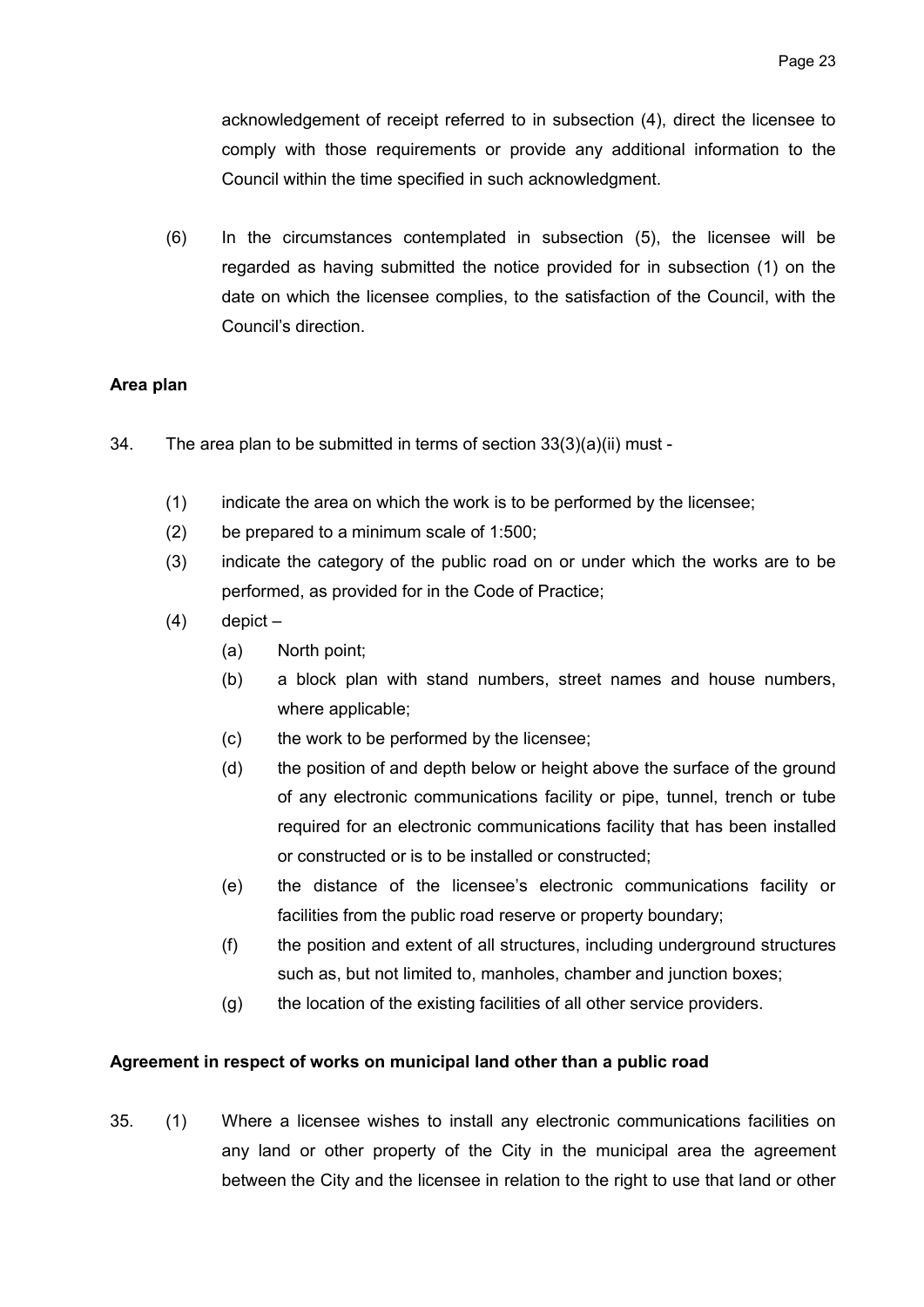property must address the manner in which the works in question are to be performed.

- (2) The agreement referred to in subsection (1) must address *inter alia* 
	- (a) the length of time to be taken in performing the works;
	- (b) the manner in which the licensee will access the municipal land in question;
	- (c) the works to be performed;
	- (d) the safety measures to be adopted during the performance of the works to ensure the safety of the public or sections of the public using the municipal land in question;
	- (e) the remuneration to be received by the City in respect of the use of the municipal land in question;
	- (f) any specifications which must be complied with in the installation of electronic communications facilities or electronic communications networks, subject to any regulations published in terms of section 28 of the Electronic Communications Act; and
	- (g) any specifications with which the restoration of the municipal land must comply and any period during which the works performed in the restoration of the municipal land is guaranteed by the licensee.
- (3) The matters to be addressed in the agreement between the City and the licensee are in addition to any matters which are required to be addressed in terms of the Local Government: Municipal Finance Management Act, 2003 (Act No. 56 of 2003) and any regulations published under that Act in respect of the granting of rights to use the assets of a municipality.

## Notification of the public and service providers

- 36. (1) A licensee must, at the same time as giving notice to the Council of any works in the road reserve, as provided for in section 32, to be performed by the licensee -
	- (a) give written notice to any service provider whose existing facilities appear on the area plan, of the works to be performed;
	- (b) publish notice in two (2) daily newspapers which are circulated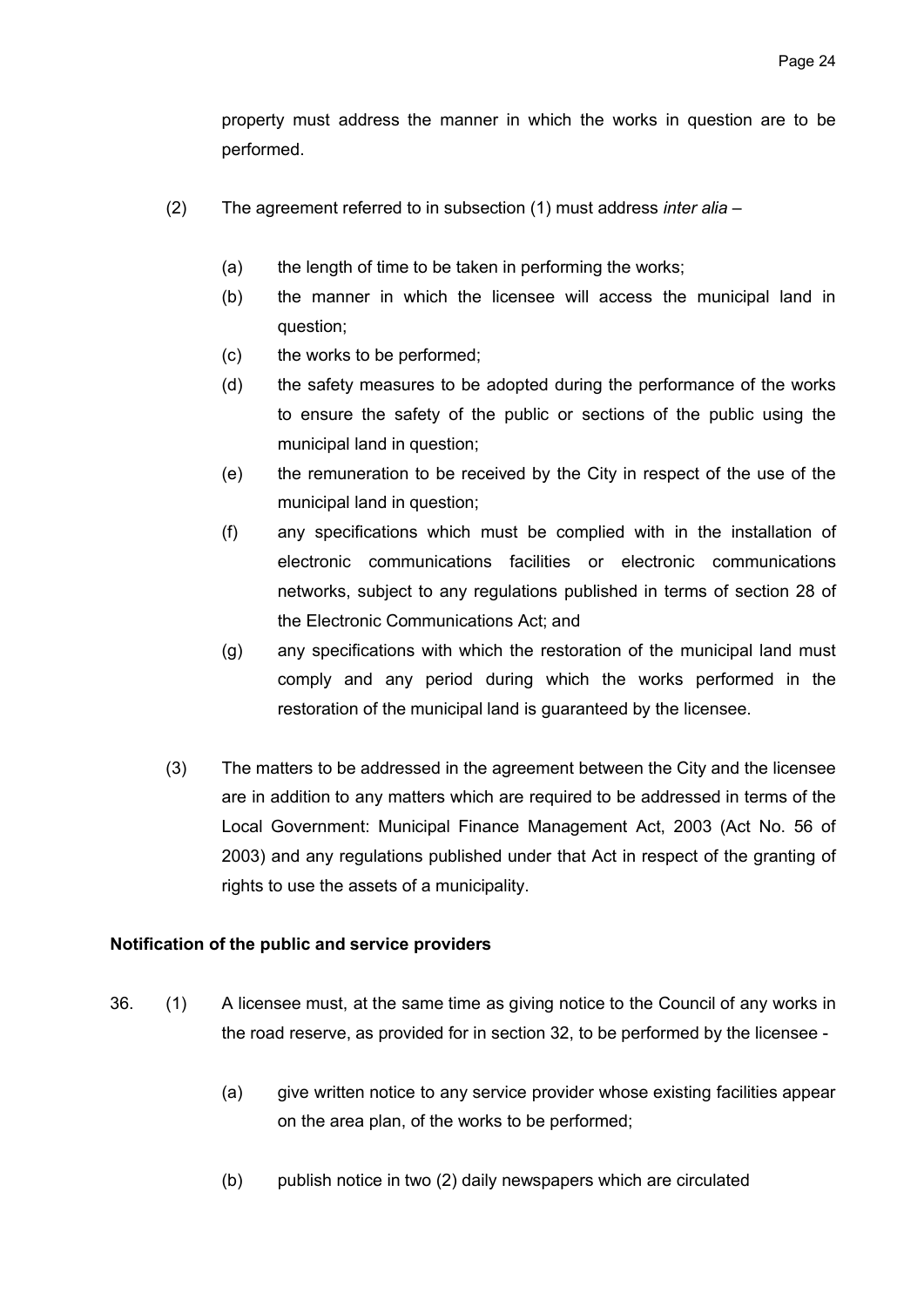throughout the municipal area of the works to be performed.

(2) The Council may publish the material details of each notice submitted in terms of section 33(1) on the official website in order to facilitate co-operation between licensees on the allocation and sharing of electronic communications facilities, as provided for in Chapter 8 of the Electronic Communications Act, and the pipes, tunnels, trenches and tubes required for electronic communications facilities.

## Occupation of and works on or under public roads

- 37. (1) Where any works in the road reserve are to be performed by a licensee
	- (a) the licensee must comply with the requirements set out in the Code of Practice; and
	- (b) the licensee must comply with any specifications with regard to the height or depth at which facilities, including electronic communications facilities, must be installed as set out in the Code of Practice or published for this purpose by the City, subject to any regulations published in terms of section 28 of the Electronic Communications Act.
	- (2) Where the licensee performs any works, as provided for in section  $33(1)(a)(ii)$ 
		- (a) the licensee must co-operate with the City or other service provider responsible for the pipe in question, as the case may be, to determine the most efficient and expeditious, and least disruptive, manner in which the works may be performed;
		- (b) the City or other service provider responsible for the pipe in question, as the case may be, may supervise, in the manner it deems fit, the works performed by the licensee and may impose reasonable conditions on the manner in which the works should be performed;
		- (c) the licensee is responsible, in addition to being responsible for the costs of restoration as provided for in section 36, for any and all reasonable costs incurred by the City or other service provider responsible for the pipe in question, as the case may be, as a result of the works performed,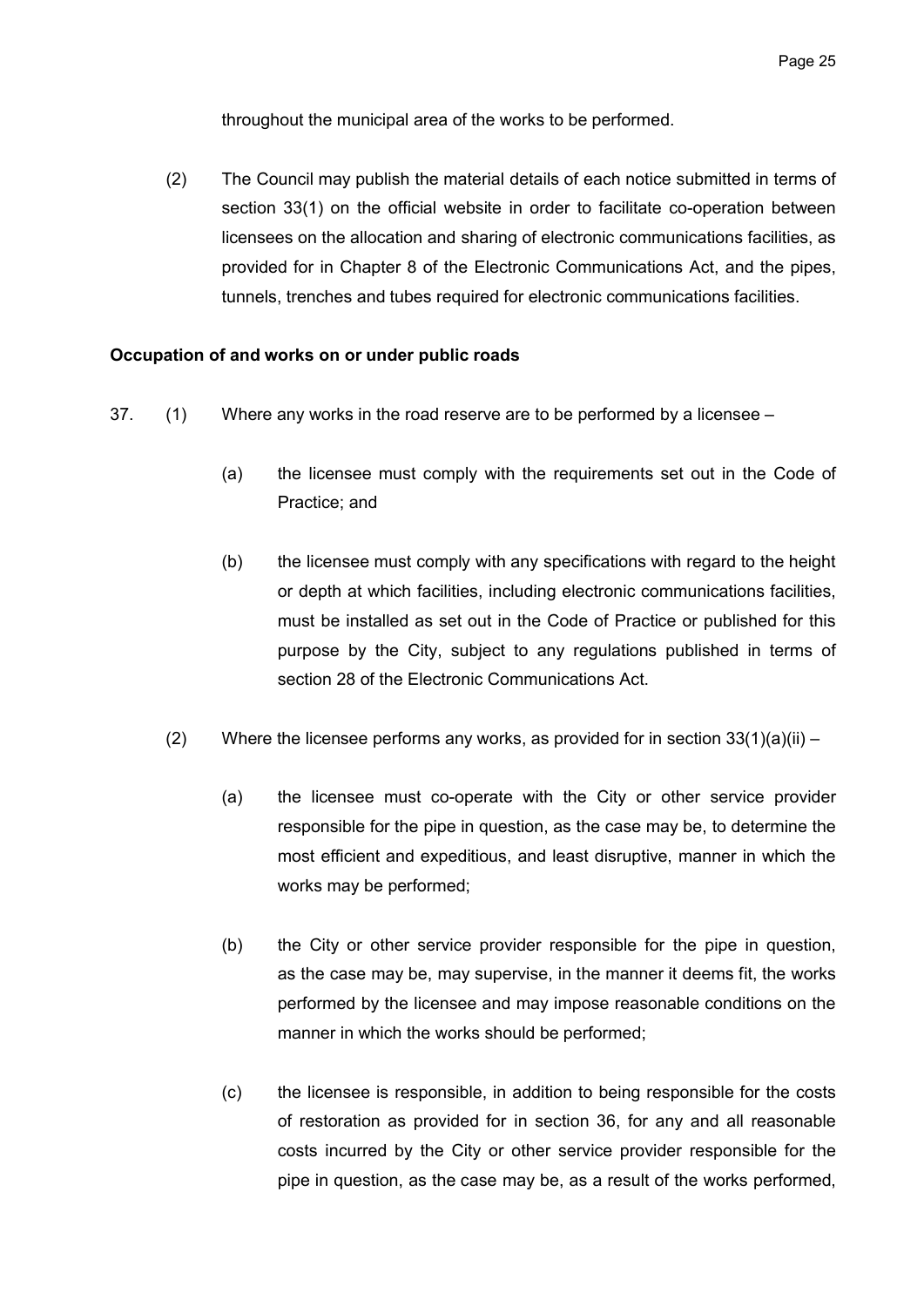including, but not limited to, costs incurred through –

- (i) the deployment of personnel to supervise the works;
- (ii) any repairs to the pipe which may be necessary due to the works;
- (iii) any preparatory work done to determine the manner in which the works should be performed;
- (d) the licensee must pay the costs referred to in subsection (3)(c) upon presentation of an invoice by the City or other service provider responsible for the pipe in question, as the case may be, within the period of time specified in that invoice, which shall not be less than thirty (30) days, failing which the City or other service provider concerned shall be entitled to charge interest upon the unpaid amount at the rate specified in the invoice.

#### Control and supervision of works

- 38. (1) A licensee must ensure that a copy of the notice submitted to the Council in terms of section 33(1) and the acknowledgement of receipt referred to in section 33(4), is available at the site where any works in the road reserve, including the restoration of the public road, are being performed, for inspection by the Council or law enforcement officials during those times of the day that work is being done.
	- (2) The Council may, in the acknowledgement of receipt referred to in section 33(4), require a licensee to erect any signage in addition to that provided for in the Code of Practice, indicating that the works in the road reserve are being performed by the licensee and providing contact details for the licensee, and the licensee must then erect any such signage upon commencing the works in question, and must maintain such signage for the duration of the works.
	- (3) A licensee must ensure that any works in the road reserve, including to restore the public road, which are performed by the licensee –
		- (a) are planned to be performed and are performed in the shortest possible time and in the manner calculated to cause the least possible disruption to other activities performed on the public road in question and.  $\qquad \qquad$  in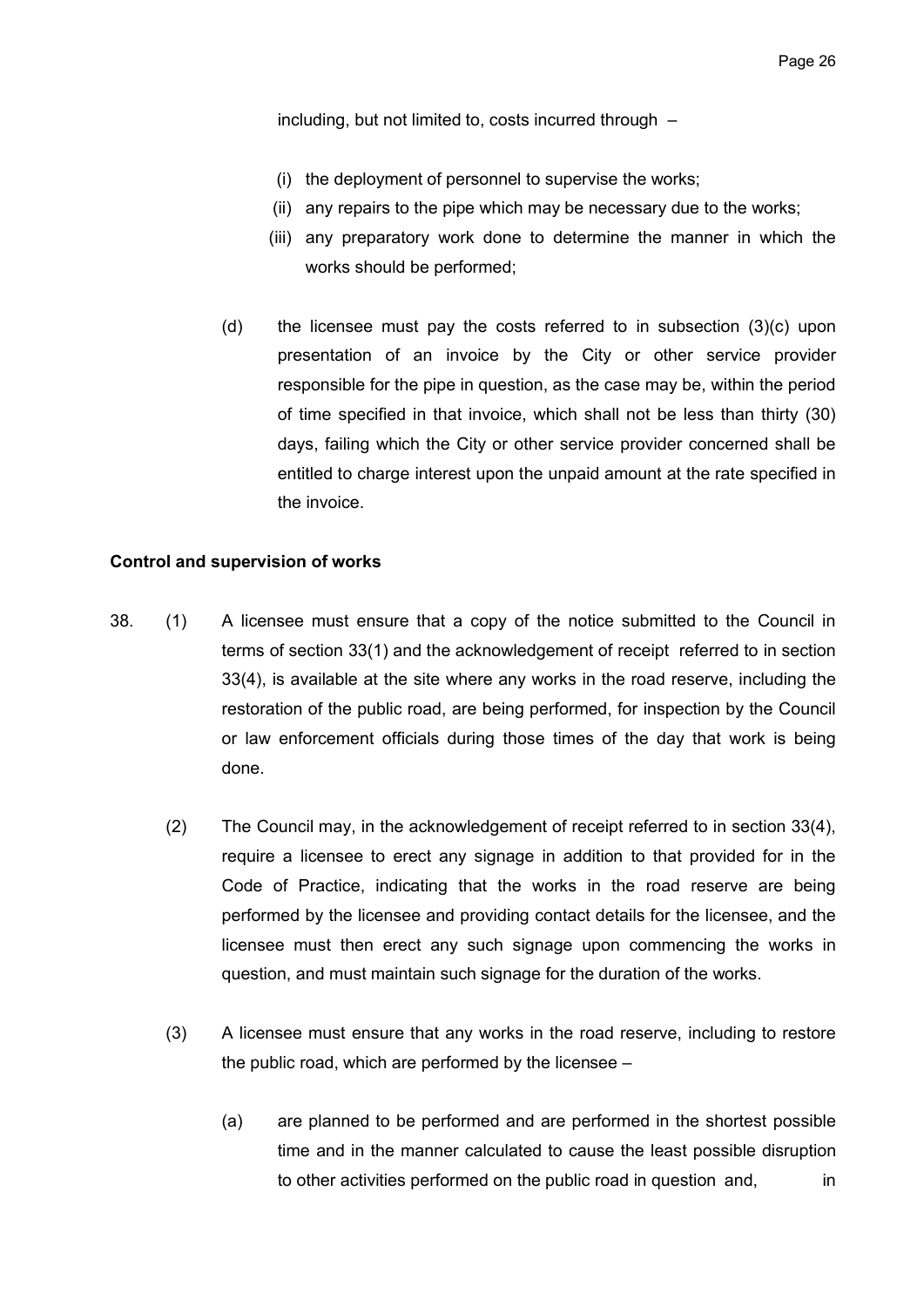particular, that in performing any work under a public road, any excavation is kept to a minimum;

- (b) are performed, subject to subsection (4), within the time specified in the notice submitted in terms of section 33(1).
- (4) Where the licensee is, for any reason beyond its control, unable to complete the works in the road reserve, including the restoration of the public road, within the time specified in the notice submitted in terms of section 33(1), the licensee must, as soon as it is apparent that the works will not be completed within that time, notify the Council of the delay and the reasons for the delay, and must in such notice indicate the number of additional days which will be required to complete the works.
- (5) A licensee may not, subsequent to commencing any works in the road reserve but before completion of such works, abandon the site at which the works are being performed and, where a licensee is unable, for any reason, to complete the works which were intended to be performed, as described in the notice submitted in terms of section 33(1), the licensee must restore the public road and section 39 is applicable, with the necessary changes, to the restoration.

# 39. Restoration of public roads

- (1) Where a licensee performs any works in the road reserve, the road reserve upon, under, over, along or across which the works are performed, must be restored subsequent to the performance of the works and the licensee –
	- (a) is responsible for the costs of restoration;
	- (b) in the case of works provided for in section  $33(1)(a)$ 
		- (i) must backfill the road reserve;
		- (ii) must, where the permanent reinstatement of the road reserve is to be performed by the JRA, temporarily reinstate the road reserve; and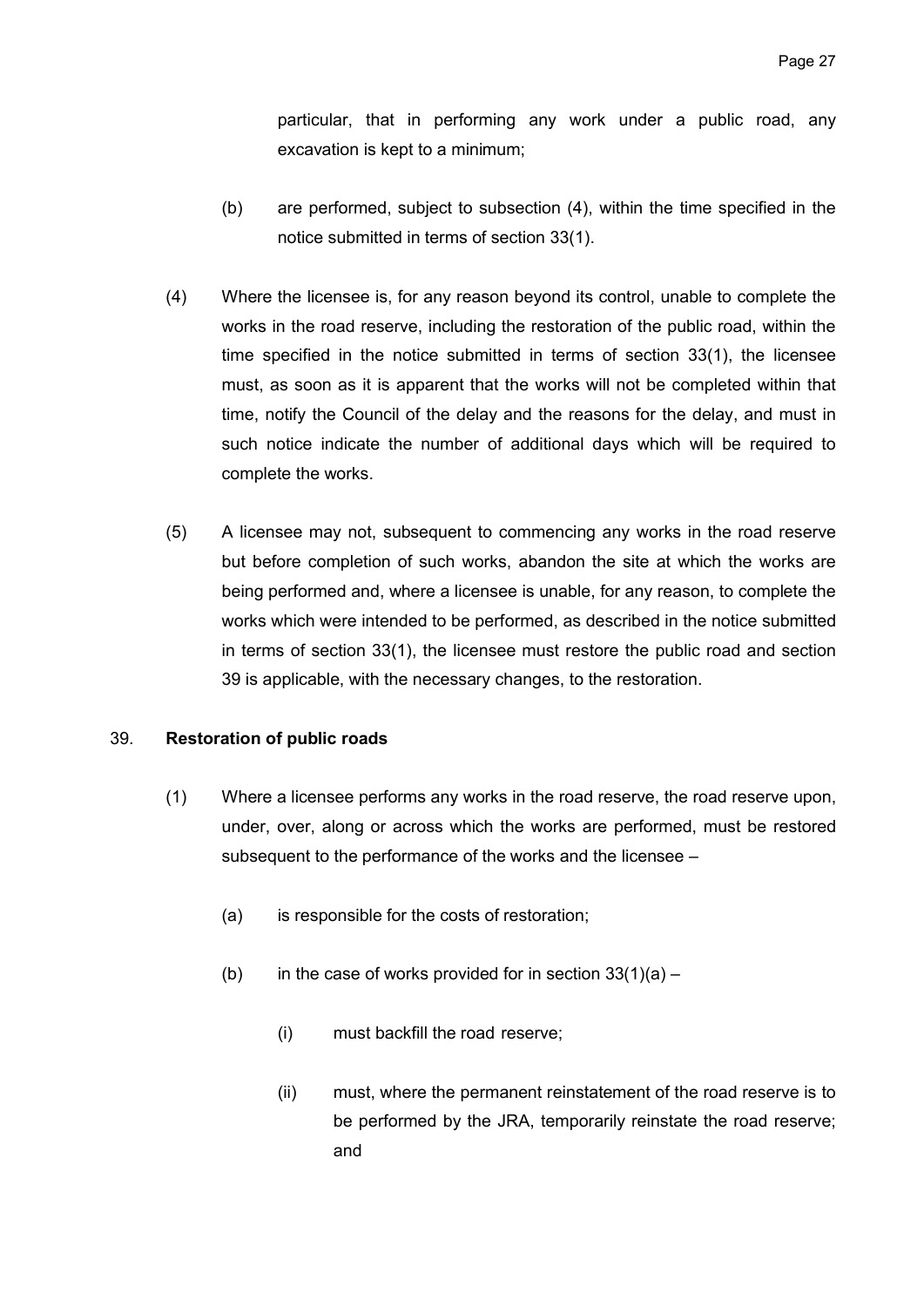(iii) may, where permission is granted by the JRA in accordance with subsection (2)(b), permanently reinstate the road reserve,

in accordance with the specifications and guarantee periods set out in the Code of Practice;

- (c) in the case of works provided for in sections 33(1)(b), must take all steps necessary to restore the public road; and
- (d) must ensure that the public road or other municipal land is restored as soon as practicably possible after performing the works.
- (2) In the case of works provided for in section  $33(1)(a) -$ 
	- (a) the licensee must indicate in the notice submitted in terms of section 33(1) either whether it wishes itself to perform the permanent reinstatement of the road reserve, and, if so, details of its expertise and experience in performing such works, or whether the [City / JRA] is required to perform such works;
	- (b) the [City / JRA] must, where applicable, inform the licensee within 30 days of receipt of the notice submitted in terms of section 33(1), whether the licensee is permitted to perform the permanent reinstatement of the road reserve;
	- (c) where the [City / JRA] is to perform the permanent reinstatement of the road reserve –
		- (i) the licensee must temporarily reinstate the road reserve subsequent to the performance of the works provided for in section 33(1)(a);
		- (ii) an order for permanent reinstatement must be submitted to the [City / JRA] with the completion notice referred to in section 40(1);
		- (iii) the licensee will be charged by the [City / JRA] for the permanent reinstatement of the road reserve at the applicable rates published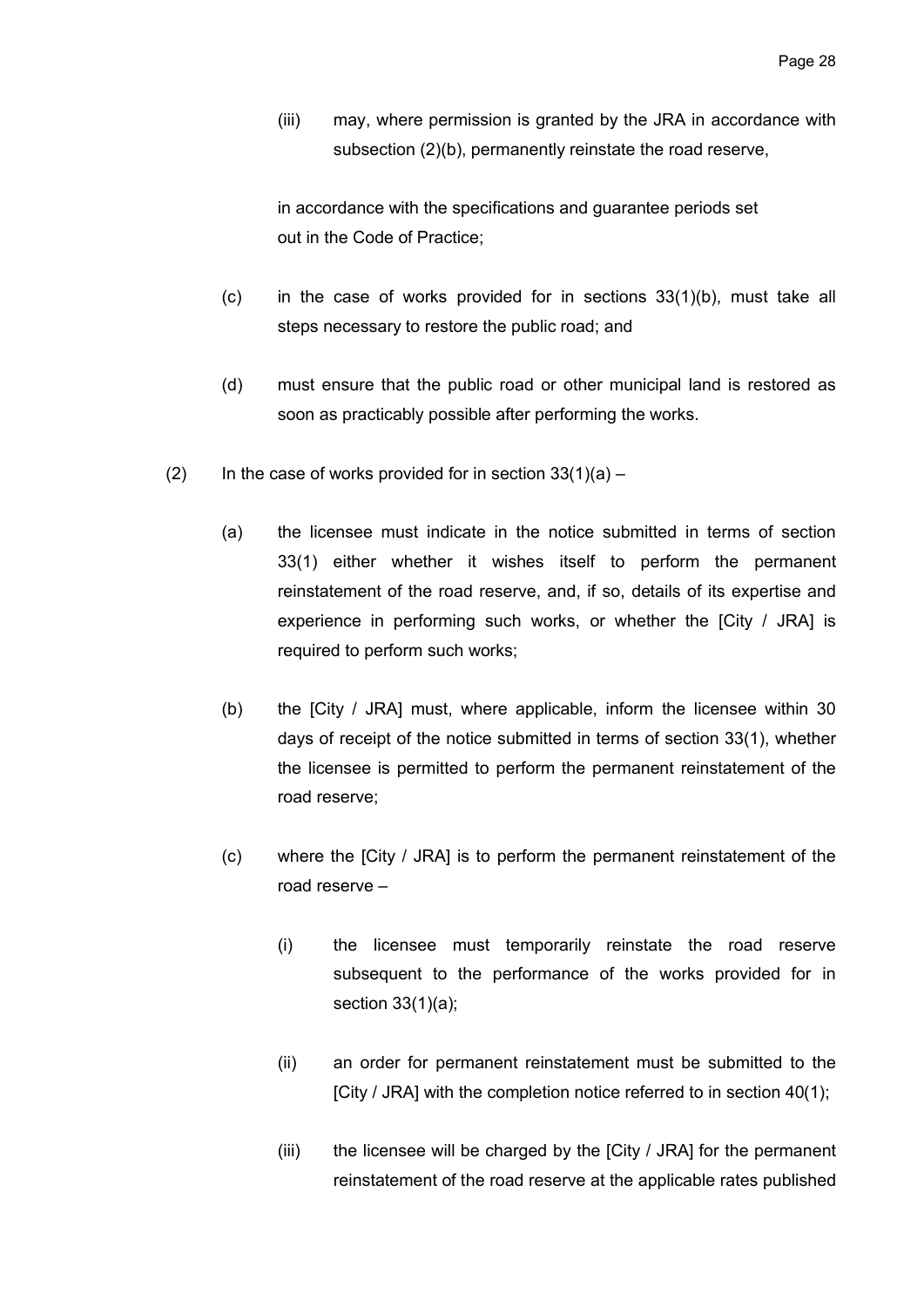for this purpose by the City on the official website from time to time; and

- (iv) the licensee must make payment of the amount charged by the City for reinstatement upon presentation of an invoice by the [City / JRA] within the time period specified in that invoice, which shall not be less than thirty (30) days, failing which the [City / JRA] shall be entitled to charge interest upon the unpaid amount at the rate specified in the invoice.
- (4) Where, subsequent to the performance of any works performed by the licensee to restore the public road or other municipal land, as the case may be, the Council is not satisfied that the restoration, including, where applicable, any backfilling or reinstatement, complies with any applicable specifications or considers that, during any period during which the restoration is guaranteed, any remedial work is required in order to comply with such specifications, the Council may perform, or may direct the licensee to perform, any work necessary to ensure that the public road or other municipal land is restored in accordance with the applicable specifications, including replacing any material used by the licensee, and the licensee shall be liable for any and all costs incurred in performing such work, and must pay the costs incurred by the Council in this regard upon presentation of an invoice by the Council, within the period of time specified in that invoice, which shall not be less than thirty (30) days, failing which the Council shall be entitled to charge interest upon the unpaid amount at the rate specified in the invoice.

#### Completion

- 40. (1) Once the licensee has concluded any works in the road reserve, and the steps required to be taken by the licensee to restore the public road have been performed, and all materials, equipment and rubble have been removed from the site and the site is completely cleared and cleaned, the licensee must give written notice to the Council in the form [set out in Schedule 2 Appendix A / published by the Council for this purpose [on the official website] from time to time], that the works have been completed.
	- (2) Upon receipt of the notice of completion referred to in subsection (1), the [Council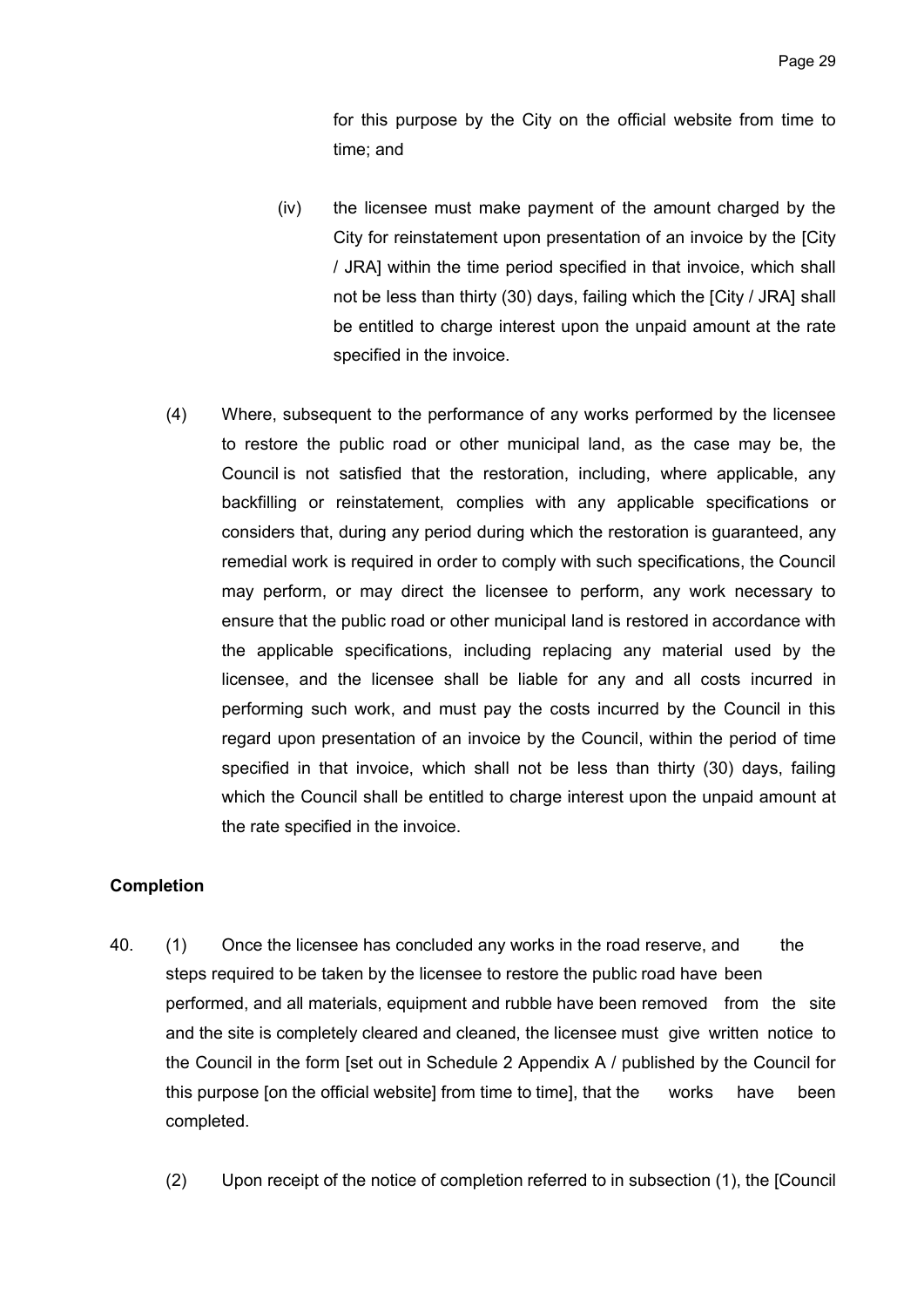/ JRA], as the case may be, will arrange a meeting with the licensee at the site or sites where any works were performed to inspect the site and determine whether the requirements of these By-laws and any applicable specifications have been complied with.

- (3) If, following its inspection of the site in terms of subsection (2), the [Council / JRA] is satisfied that these By-laws and any applicable specifications have been complied with, the [Council / JRA] shall issue a certificate certifying that the works notified in terms of section 33(1) have been completed.
- (4) If, following its inspection of the site in terms of subsection (2), the [Council / JRA] is not satisfied that these By-laws and any applicable specifications have been complied with, the [Council / JRA] may direct the licensee concerned in writing to take such steps as the [Council / JRA] may consider necessary for such compliance, and the licensee must perform such steps, at its own cost, within the period specified in the direction.
- (5) Any period during which the works required to be taken by the licensee to restore the public road or municipal land are guaranteed shall commence from the date on which the certificate of completion referred to in subsection (3) is issued to the licensee.

# Emergency works by a licensee

- 41. (1) A licensee may perform any emergency works as and when necessary without first giving notice, as provided for in section 33(1), of the works to be performed.
	- (2) A licensee shall comply with the requirements specified in the Code of Practice with regard to emergency works.
	- (2) All other provisions and requirements of these By-laws, including the requirements with regard to the restoration of public roads and municipal land, completion of works, excavations and road signs and barricading, remain applicable, with the necessary changes, to a licensee who performs emergency works.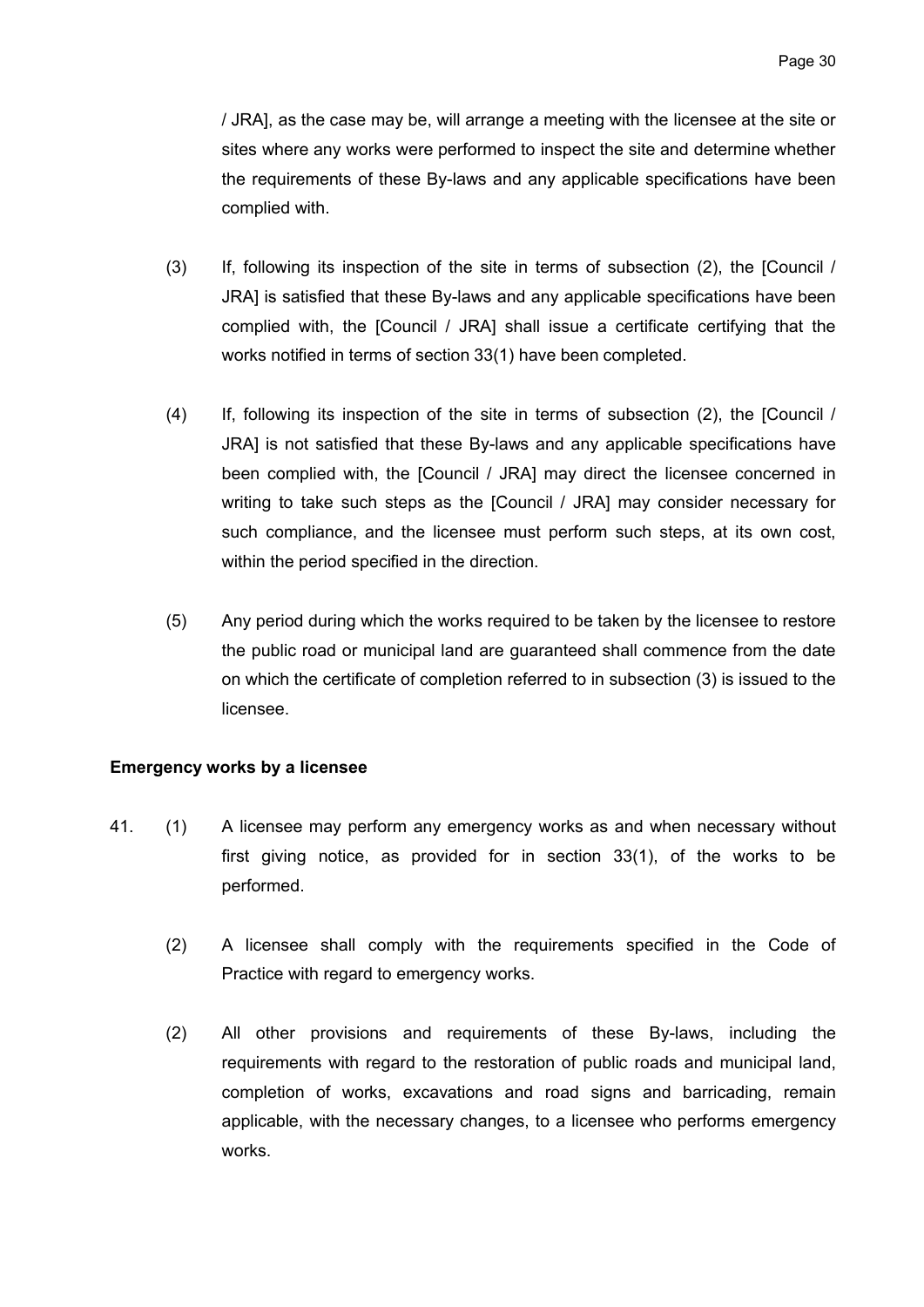#### Notice regarding trees

- 42. (1) Where a licensee is of the opinion that a tree or vegetation within the municipal area for which the Council is responsible, obstructs or interferes with or is likely to obstruct or interfere with the operation or maintenance of any electronic communications facilities comprising the licensee's electronic communications network or pipes, trenches, tunnels or tubes required for such electronic communications facilities, as contemplated in section 27(1) of the Electronic Communications Act, in a manner which makes it necessary for the tree or vegetation to be cut down or trimmed, the licensee must give written notice to the Council of the action which is required to be taken to remedy the situation.
	- (2) The Council shall, subject to section 27(4) of the Electronic Communication Act, perform the action which is required to be performed, or shall notify the licensee of the reasons, on the basis of section 27(4) of the Electronic Communications Act, that such action cannot be taken or any further action to be taken by the licensee, as soon as reasonably practicable and, in any event, within 30 (Thirty) days of receipt of the notice referred to in subsection (1).
	- (3) In the event that, following the expiry of the period referred to in subsection (3), the Council has not performed the required action as specified in the notice given in terms of subsection (1), or given notice as provided for in subsection (2), the licensee may, subject to section 27(4) of the Electronic Communications Act, take the required action itself: provided that the licensee must ensure that all precautions necessary to ensure the safety of members of the public and any person engaged in performing the required action, and to prevent damage to property, are taken and that the action is performed in the manner calculated to cause the least disruption to other persons or activities performed in the vicinity of the trees or vegetation in question.
	- (4) Where the Council performs the required action as specified in the notice referred to in subsection (1), the licensee is responsible for all and any reasonable costs incurred by the Council in performing the action, which shall be paid by the licensee upon receipt of an invoice from the Council setting out such costs, within the period of time specified in that invoice, which shall not be less than thirty (30) days, failing which the Council shall be entitled to charge interest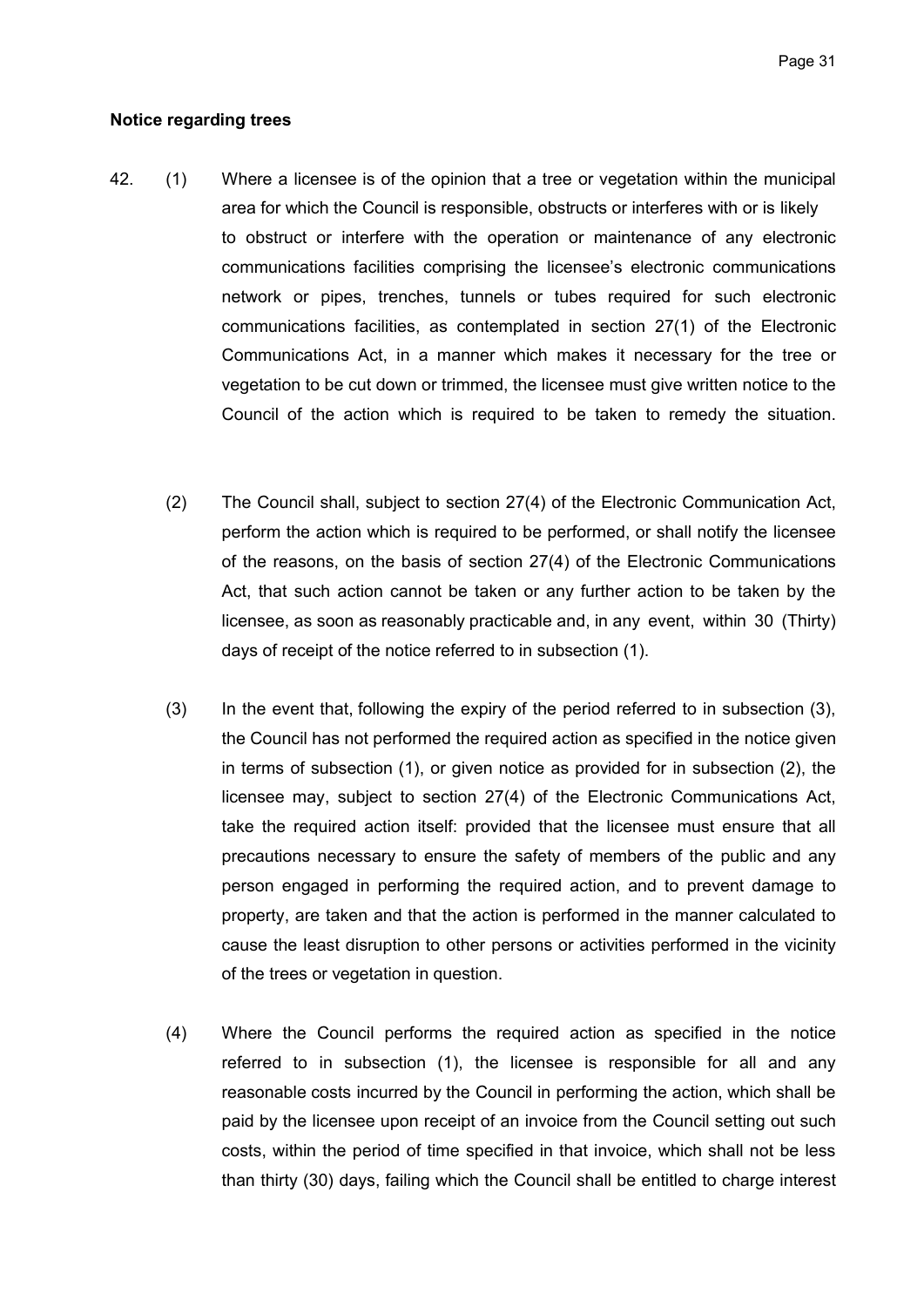on the unpaid amount at the rate specified in the invoice.

#### Failure to give notice

- 43. (1) Where a licensee, other than in the circumstances contemplated in section 41(1), does not comply with the requirement to give notice, as provided for in section 33(1), and, having failed to give such notice, commences the performance of any works, the Council or any law enforcement official may direct the licensee immediately to cease any works being performed and to submit the requisite notice in terms of section 33(1) within 30 (Thirty) days] of the date on which the direction was issued.
	- (2) Where a licensee is directed, in terms of subsection (1), to cease the performance of any works -
		- (a) the Council may direct the licensee to restore, at its own cost, the public road on a temporary basis, in accordance with any requirements specified by the Council so as to render it safe for use by the public or sections of the public, until the expiry of the period referred to in section 33(2);
		- (b) the Council may itself take any steps necessary to restore the public road or municipal land, as the case may be, on a temporary basis, so as to render it safe for use by the public or sections of the public, until the expiry of the period referred to in section 33(2), and the licensee shall be responsible for all costs incurred by the Council in taking such steps;
		- (c) the licensee may be required, at the direction of the Council, to pay a deposit to the Council, in an amount determined by the Council, as security for the costs referred to in subsection (2)(b).
	- (3) Where a licensee does not submit the requisite notice in terms of section 33(1) within the time period referred to in subsection (1), the Council may direct the licensee to restore the public road and section 39 will be applicable, with the necessary changes, to the licensee.
	- (4) Where a licensee does not comply with the requirement to have available for inspection, at any site where works in the road reserve are performed, the notice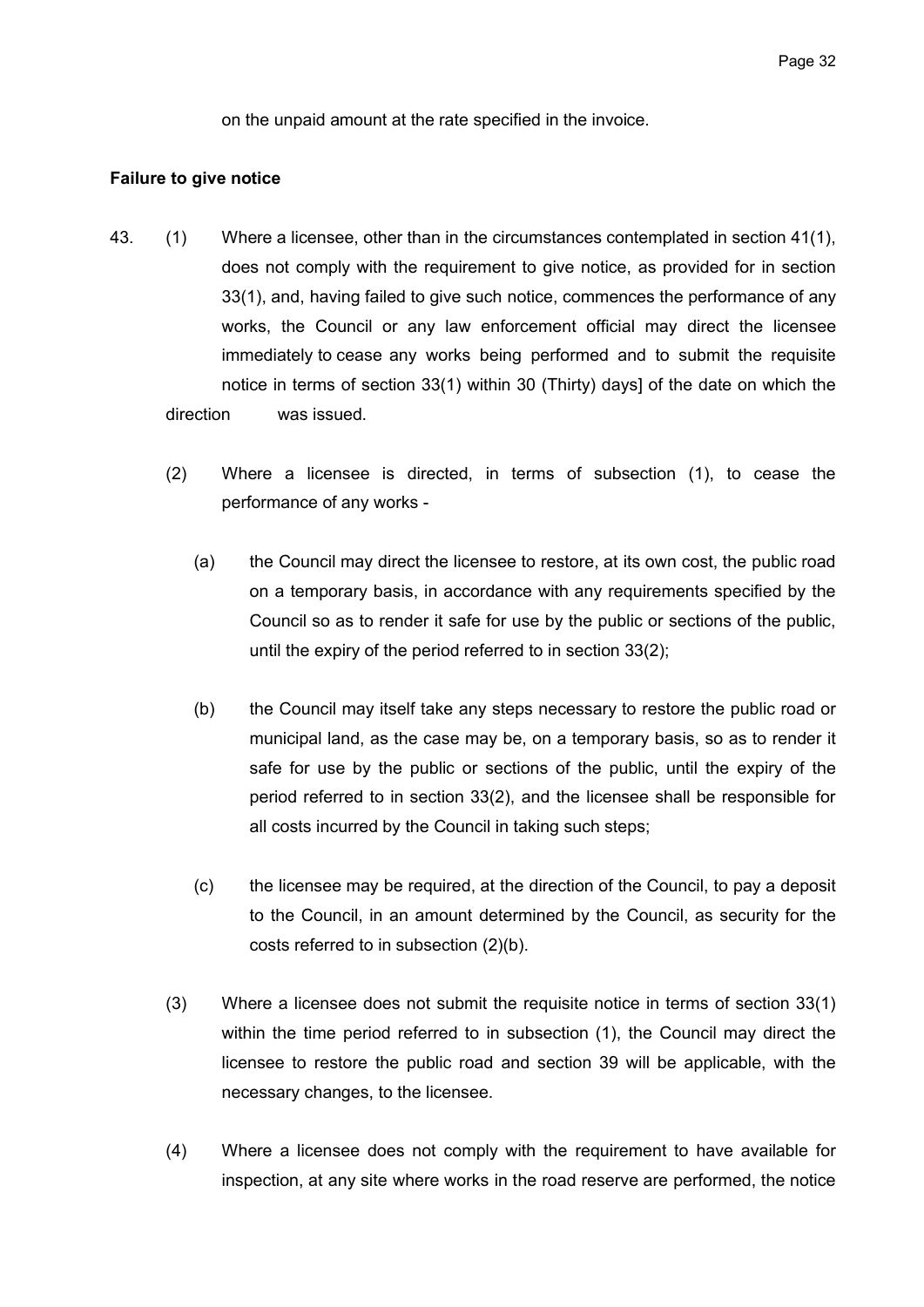and acknowledgement of receipt, as provided for in section 33, the Council may direct the licensee to cease the works until a copy of the notice and acknowledgement of receipt is made available for inspection.

## CHAPTER 6

#### GENERAL PROVISIONS

## Offences and penalties

- 44. (1) A person who
	- (a) fails to obtain any permit or permission which is required to be obtained in terms of these By-laws;
	- (b) fails to obtain any approval which is required in terms of the Code of Practice;
	- (c) fails to comply with any notice or direction given by the City in terms of these By-laws, other than a direction referred to in section 43;
	- (d) obstructs or hinders any authorised official or employee of the Council in the execution of his or her duties under these By-laws;

is guilty of an offence and liable on conviction to a fine or in default of payment to imprisonment for a period not exceeding six months, and in the case of a continuing offence, to a further fine not exceeding R50, or in default of payment, to imprisonment not exceeding one day, for every day that the offence continues, after a written notice has been issued by the Council, and served on the person concerned, directing the person to stop the offending activity.

- (2) A person who is not a licensee, who installs electronic communications facilities in the municipal area is guilty of an offence.
- $(3)$  A licensee who
	- (a) other than in the circumstances contemplated in section 40(1), performs any works in the road reserve without having given notice as provided for in section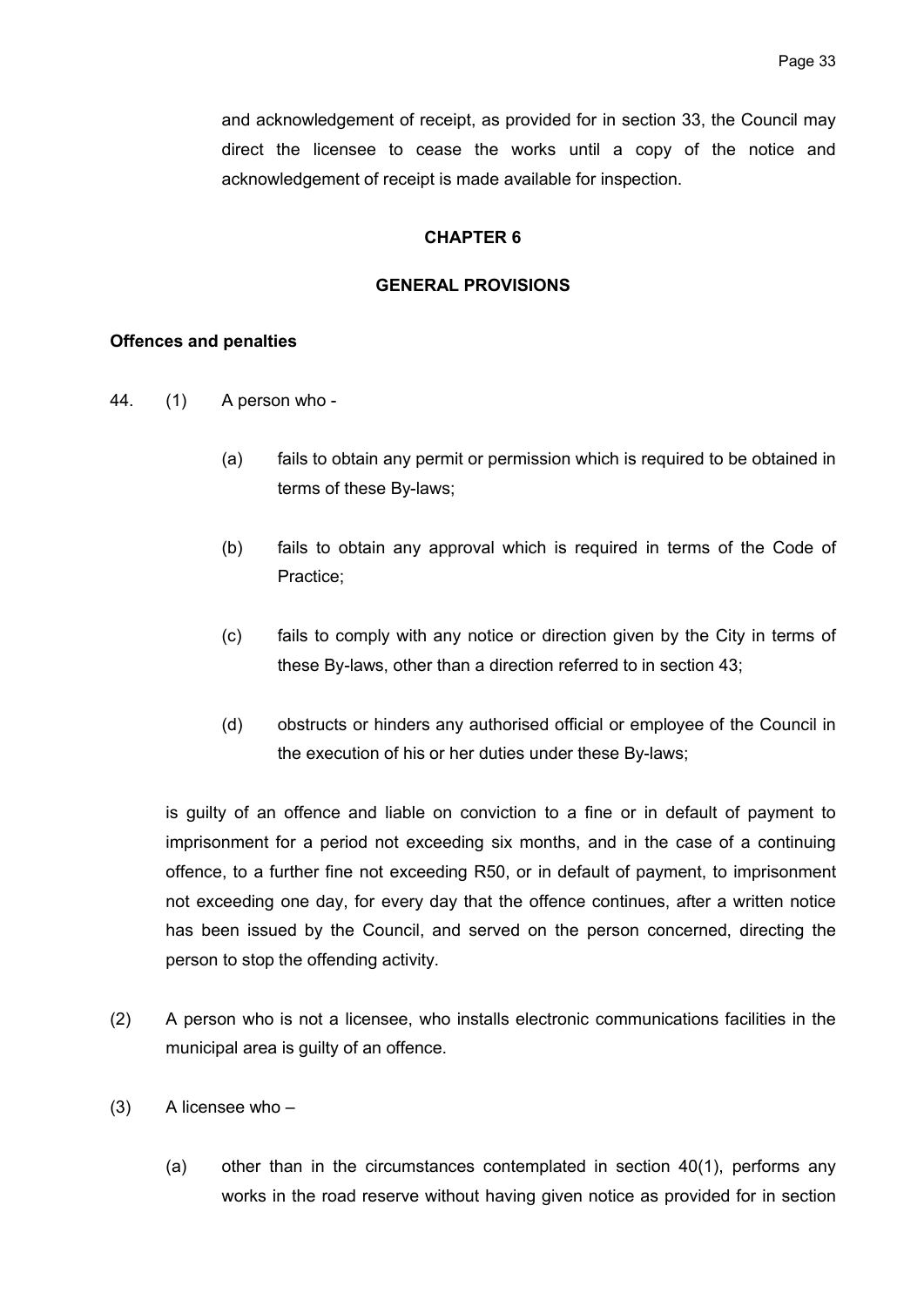32(1), read with section 32(5) and (6);

- (b) performs any works in the road reserve without complying with a requirement imposed in terms of section 37(2);
- (c) contravenes section 37(5);
- (d) performs any act in relation to a tree or vegetation in contravention of section 42;
- (e) contravenes or fails to comply with a direction made in terms of section 38(3), 39(4), 42(1), 42(3) or 42(4);

is guilty of an offence.

(4) A person who commits an offence in terms of subsections (2) or (3) is liable on conviction to a fine not exceeding R2 000] or, in default of payment, to imprisonment for a period not exceeding six months, and in the case of a continuing offence, to a further fine not exceeding R50 000.00, for every day that the offence continues, after a written notice has been issued by the Council, and served on the person concerned, directing the licensee to stop the offending activity.

## Repeal and amendment of by-laws

45. The by-laws listed in the first and second columns of Schedule 1 are amended or repealed to the extent indicated in the third column..

## Short title

46. These By-laws are called the Public Road, Electronic Communications Networks and Miscellaneous By-laws, 2003.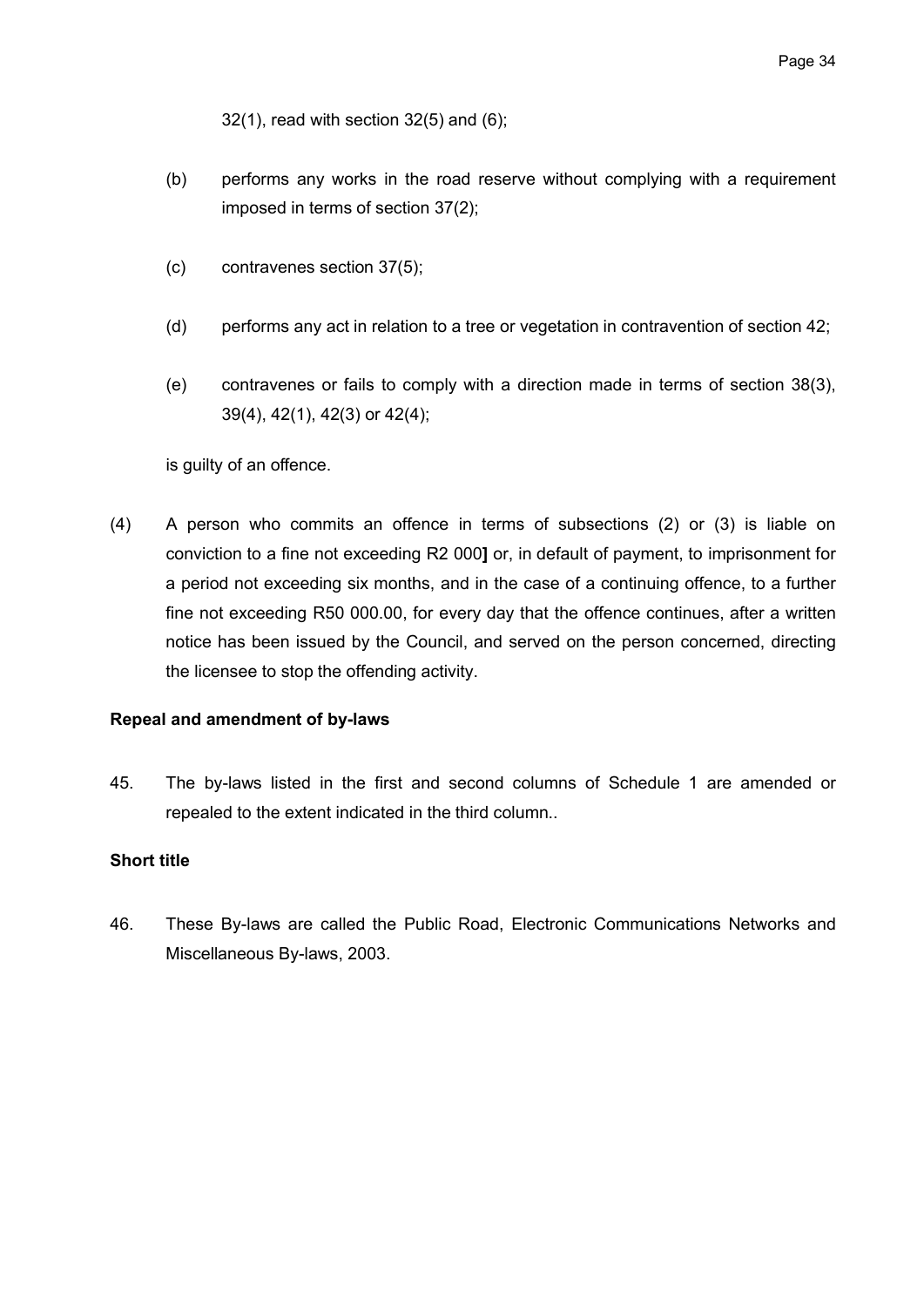# SCHEDULE 1 AMENDED BY-LAWS

| Number and year               | Name of by-law                  | Extent of amendment or                 |
|-------------------------------|---------------------------------|----------------------------------------|
|                               |                                 | repeal                                 |
| Notice No. 827, Gauteng       | <b>Encroachment on Property</b> | Amendment<br>of<br>section             |
| <b>Provincial Gazette</b>     | <b>By-laws, 2004</b>            | 11(1)(a): Any person wishing           |
| Extraordinary No. 179 of 21   |                                 | erect or construct an<br>to            |
| May 2004                      |                                 | encroachment on, under or              |
|                               |                                 | over any public road, or any           |
|                               |                                 | immovable property owned by            |
|                               |                                 | or vested in the Council must,         |
|                               |                                 | save to the extent that the            |
|                               |                                 | erection or construction is            |
|                               |                                 | not governed by the Public             |
|                               |                                 | Road,<br><b>Electronic</b>             |
|                               |                                 | <b>Communications Networks</b>         |
|                               |                                 | and Miscellaneous By-laws,             |
|                               |                                 | 2003, apply to the Building            |
|                               |                                 | Control Officer on a form              |
|                               |                                 | prescribed by the Council for          |
|                               |                                 | that purpose.                          |
| Notice No. 831 in Gauteng     | Public Open Spaces By-laws,     | Amendment of section 17(3):            |
| <b>Provincial Gazette</b>     | 2004                            | <b>The</b><br>provisions<br>this<br>of |
| Extraordinary No. 179 of 21   |                                 | section are not applicable to          |
| May 2004                      |                                 | the extent that the Public             |
|                               |                                 | Road,<br><b>Electronic</b>             |
|                               |                                 | <b>Communications Networks</b>         |
|                               |                                 | and Miscellaneous By-laws,             |
|                               |                                 | 2003 are applicable.                   |
| Notice No. 835 in Provincial  | Water Services By-Laws,         | Amendment of section 20(2):            |
| Gazette Extraordinary No. 179 | 2004                            | No person may interfere with,          |
| of 21 May 2004.               |                                 | willfully<br>negligently<br>or<br>or   |
|                               |                                 | damage, or permit damage to            |
|                               |                                 | or interference with, any part         |
|                               |                                 | of the water supply system or          |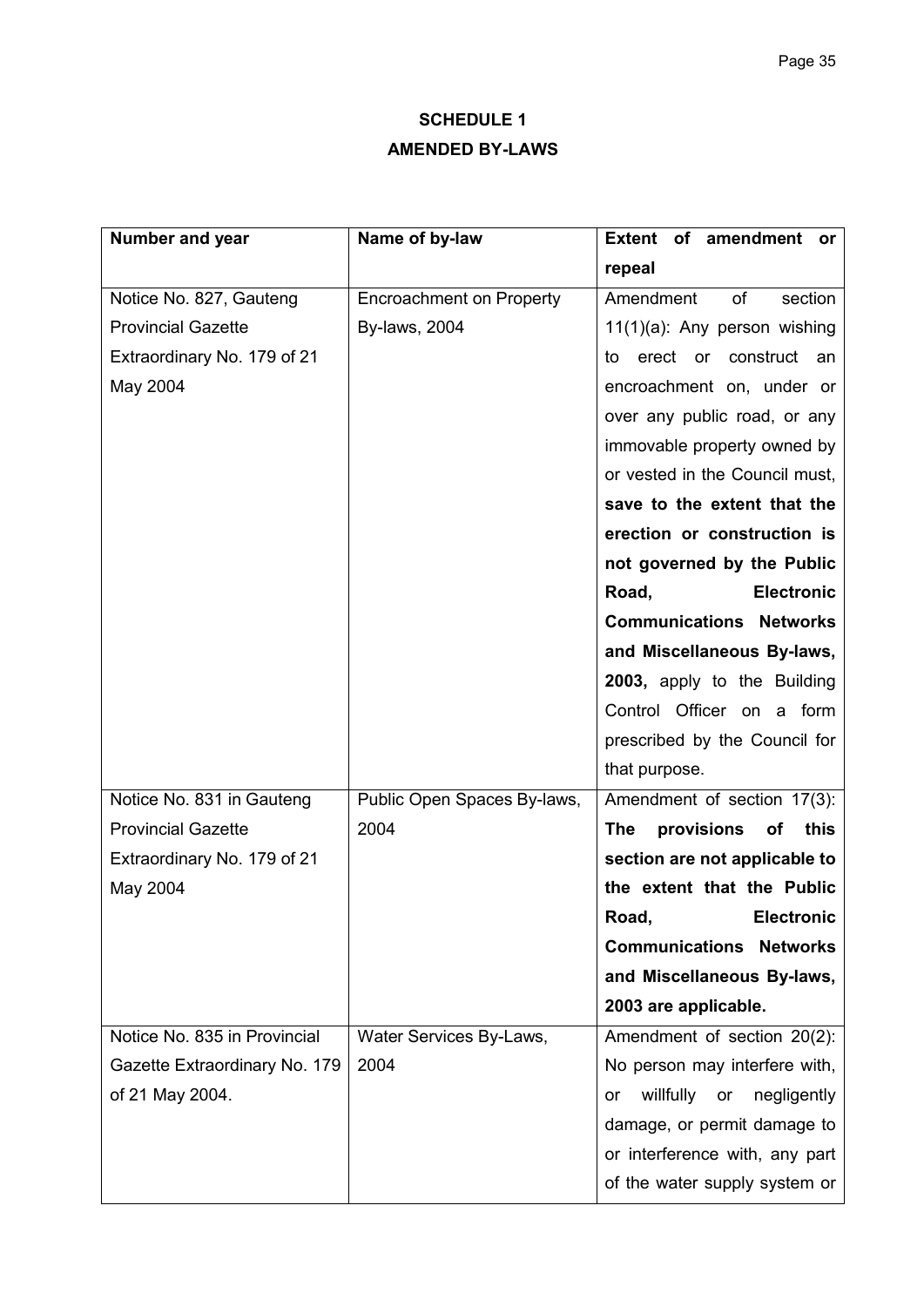|                                     |                                 | disposal<br>system<br>sewage     |
|-------------------------------------|---------------------------------|----------------------------------|
|                                     |                                 | belonging to the Council, save   |
|                                     |                                 | the extent<br>permitted<br>to    |
|                                     |                                 | <b>Public</b><br>Road,<br>under  |
|                                     |                                 | <b>Electronic Communications</b> |
|                                     |                                 | <b>Networks</b><br>and           |
|                                     |                                 | <b>Miscellaneous</b><br>By-laws, |
|                                     |                                 | 2003.                            |
| Administrator's Notice 281          | Road Traffic By-laws (JHB)      | Repealed. The whole              |
| dated 27 June 1934                  |                                 |                                  |
| Administrator's Notice 368          | <b>Standard Street and</b>      | Repealed. The whole              |
| dated 14 March 1973                 | Miscellaneous By-laws           |                                  |
|                                     | (Randburg Municipality)         |                                  |
| Administrator's Notice 652          | <b>Standard Street and</b>      | Repealed. The whole              |
| dated 24 April 1974                 | Miscellaneous By-laws           |                                  |
|                                     | (Sandton Municipality)          |                                  |
|                                     | <b>Standard Street and</b>      | Repealed. The whole              |
|                                     | Miscellaneous By-laws           |                                  |
|                                     | (Roodepoort Municipality)       |                                  |
|                                     | <b>Standard Street and</b>      | Repealed. The whole              |
|                                     | Miscellaneous By-laws           |                                  |
|                                     | (Midrand Municipality)          |                                  |
| Government Notice R.2606            | By-laws relating to Streets     | Repealed. The whole              |
| dated 2 December 1983               | and Street Collections as       |                                  |
| under section 27 (2A) of the        | applied by the Municipalities   |                                  |
| <b>Black Local Authorities Act,</b> | of Alexandra, Diepmeadow,       |                                  |
| 1982 (Act 102 of 1982) read         | Dobsonville and Soweto          |                                  |
| with section 13(3) of the Local     |                                 |                                  |
| Government Transition Act,          |                                 |                                  |
| 1993 (Act No 209 of 1993)           |                                 |                                  |
| Local Authority Notice 741          | <b>Standard Traffic By-laws</b> | Repealed. The whole              |
| dated 22 March 1989                 | (Randburg)                      |                                  |
| Local Authority Notice of           | <b>Standard Traffic By-laws</b> | Repealed. The whole              |
| Roodepoort Municipality on          | (Roodepoort)                    |                                  |
| page 5161 in Official Gazette       |                                 |                                  |
| dated 21 December 1988              |                                 |                                  |
| Administrator's Notice 901          | Parking Meter By-laws           | Repealed. The whole              |
|                                     |                                 |                                  |